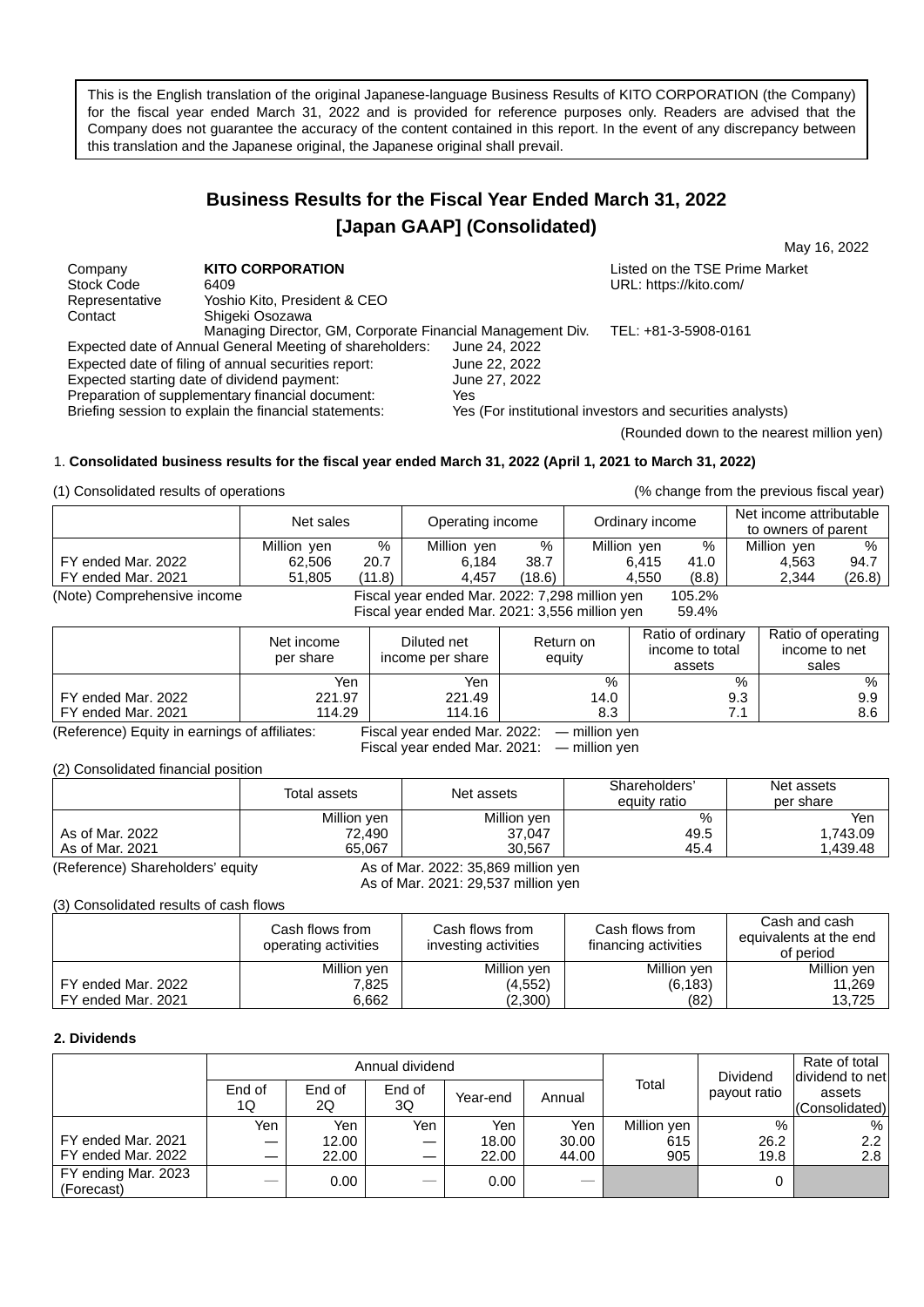# **3. Forecast of consolidated business results for the fiscal year ending March 31, 2023 (April 1, 2022 to March 31, 2023)**

|                                             |             |      |                  |        |                 |        | (% change from the previous corresponding period) |        |                            |
|---------------------------------------------|-------------|------|------------------|--------|-----------------|--------|---------------------------------------------------|--------|----------------------------|
|                                             | Net sales   |      | Operating income |        | Ordinary income |        | Net income<br>attributable to owners<br>of parent |        | Net<br>income<br>per share |
|                                             | Million yen | %    | Million yen      | $\%$   | Yen             | %      | Million ven                                       | %      | Yen                        |
| For the six months<br>ending Sept. 30, 2022 | 32.500      | 14.9 | 1.900            | (22.7) | .800            | (25.4) | 1.200                                             | (28.5) | 58.31                      |
| FY ending Mar. 2023                         | 70.000      | 12.0 | 6.500            | 5.1    | 6.400           | (0.2)  | 4.200                                             | (8.0)  | 204.10                     |

## \* **Notes:**

- (1) Changes in significant subsidiaries during the period (changes in specified subsidiaries resulting in a change in the scope of consolidation): None
- (2) Changes in accounting policies, accounting estimates, and restatements Changes in accounting policies due to revisions of accounting standards: Yes Changes in accounting policies other than above: None Changes of accounting estimates: None Restatements: None

(3) Number of shares issued (common stock) Number of shares issued at the end of period (treasury stock included) As of Mar. 2022: 21,048,200 shares As of Mar. 2021: 21,048,200 shares Number of treasury shares at the end of period As of Mar. 2022: 470,181 shares As of Mar. 2021: 528,427 shares Average number of shares over the period Fiscal 2021 (ended Mar. 31, 2022): 20,557,370 shares Fiscal 2020 (ended Mar. 31, 2021): 20,509,115 shares

## **(Reference) Summary of non-consolidated business results**

#### **Non-consolidated business results for the fiscal year ended March 31, 2022 (April 1, 2021 to March 31, 2022)** (1) Non-consolidated results of operations (% change from the previous fiscal year)

|                        |             |        |                  |        |                 |        | o change from the previous fiscal year) |        |
|------------------------|-------------|--------|------------------|--------|-----------------|--------|-----------------------------------------|--------|
|                        | Net sales   |        | Operating income |        | Ordinarv income |        | Net income                              |        |
|                        | Million ven | %      | Million ven      | %      | Million<br>ven  | %      | Million<br>ven                          | %      |
| ended Mar. 2022<br>FY. | 27,097      | 25.8   | 3.369            | 56.2   | 4,320           | 36.2   | 3.134                                   | 27.4 l |
| ended Mar. 2021<br>FY  | 21,534      | (19.4) | 2,157            | (28.8) | 3,172           | (10.8) | 2,460                                   | (5.2)  |

|                    | Net income<br>per share | Diluted net<br>income per share |
|--------------------|-------------------------|---------------------------------|
|                    | Yen                     | Yen                             |
| FY ended Mar. 2022 | 152.48                  | 152.15                          |
| FY ended Mar, 2021 | 119.97                  | 119.83                          |

(2) Non-consolidated financial position

|                 | Total assets | Net assets  | Shareholders' equity<br>ratio | Net assets per share |
|-----------------|--------------|-------------|-------------------------------|----------------------|
|                 | Million yen  | Million yen | %                             | Yen                  |
| As of Mar, 2022 | 46,796       | 22,839      | 48.7                          | 1,107.11             |
| As of Mar. 2021 | 47,680       | 20,361      | 42.6                          | 989.18               |

(Reference) Shareholders' equity: As of Mar. 2022: 22,782 million yen As of Mar. 2021: 20,297 million yen

\* This financial summary is not subject to auditing by certified public accountants or audit firms.

\* Explanation regarding the appropriate use of business forecasts and other special instructions

(Notes to the forward-looking statements)

The performance forecasts and other forward-looking statements presented in this report are based on information currently available and certain assumptions deemed reasonable and are not to be read as guarantees of future performance by the Company. Actual performance, etc., may differ substantially due to various factors. For preconditions of the assumptions and special instructions regarding the appropriate use of business forecasts, please refer to "(4) Future outlook, 1. Overview of business results" on page 4 of the appendix.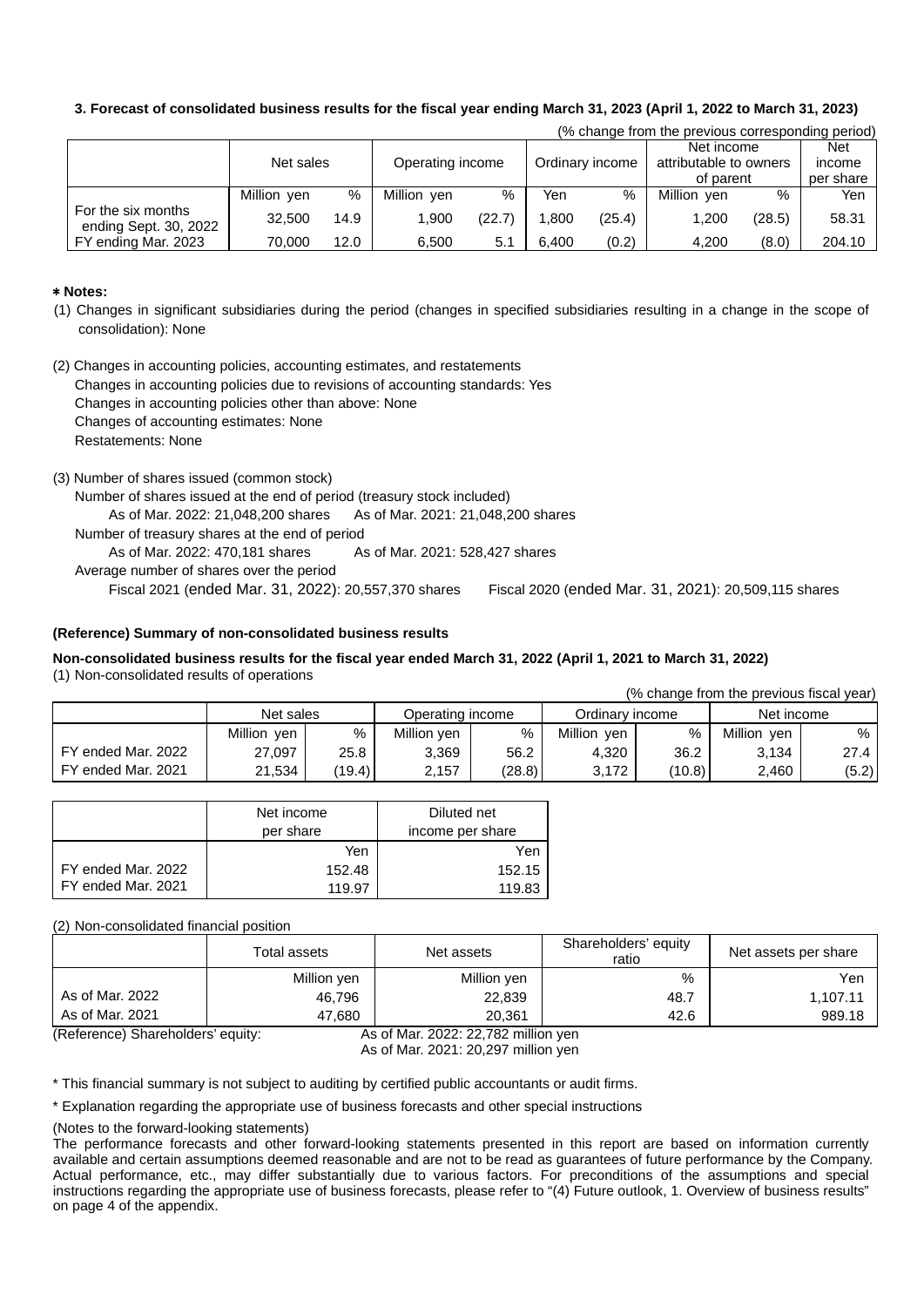# **Contents of Attached Materials**

| 1. Overview of business results                                                       | P.2   |
|---------------------------------------------------------------------------------------|-------|
| (1) Overview of business results for the subject period                               | P.2   |
| (2) Overview of financial position for the subject period                             | P. 3  |
| (3) Overview of cash flows for the subject period                                     | P. 3  |
| (4) Future outlook                                                                    | P. 4  |
| 2. Basic approach toward the selection of accounting standards                        | P. 4  |
| 3. Consolidated financial statements and major notes                                  | P. 5  |
| (1) Consolidated balance sheets                                                       | P. 5  |
| (2) Consolidated statements of income/Consolidated statements of comprehensive income | P. 7  |
| Consolidated statements of income                                                     | P. 7  |
| Consolidated statements of comprehensive income                                       | P. 8  |
| (3) Consolidated statements of changes in net assets                                  | P. 9  |
| (4) Consolidated statements of cash flows                                             | P. 11 |
| (5) Notes to consolidated financial statements                                        | P. 13 |
| (Notes regarding ongoing concern assumption)                                          | P. 13 |
| (Changes in accounting policies)                                                      | P. 13 |
| (Segment information)                                                                 | P. 14 |
| (Per share information)                                                               | P. 17 |
| (Important subsequent events)                                                         | P. 17 |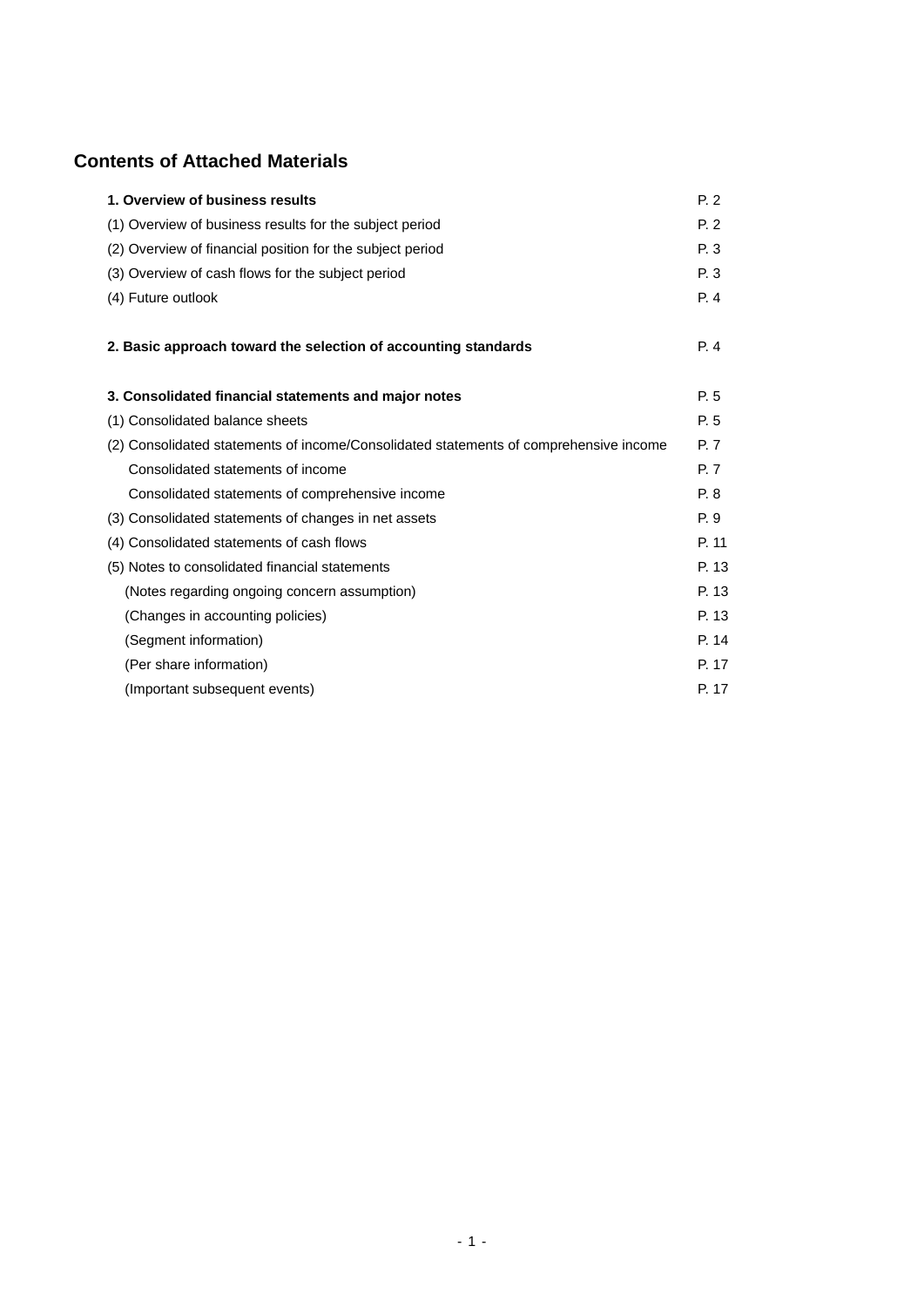# **1. Overview of business results**

# **(1) Overview of business results for the subject period**

During fiscal 2021 (ended March 31, 2022), despite intermittent constraints on economic activity in certain countries and regions as a result of the coronavirus pandemic, overall demand recovered sharply centered on Western countries, while the Japanese market continued to recover at a moderate pace. At the same time, the rapid recovery in demand led to congestion in freight transportation, as well as a sharp increase in costs for natural resources, energy, raw materials, parts and other components. In addition, towards the end of the period, the conflict between Ukraine and Russia had a major impact on the global economy. Under such conditions, Kito Group continued to increase production capacity in order to capture the firm demand in the North American and European regions, and focused on maintaining stable customer service by securing its supply chain, including material suppliers and transportation routes.

As a result, both revenue and earnings increased significantly from the previous fiscal year. Net sales amounted to ¥62,506 million (up 20.7% year on year), with operating income of ¥6,184 million (up 38.7%), ordinary income of ¥6,415 million (up 41.0%), and net income attributable to owners of parent of ¥4,563 million (up 94.7%). Net sales, ordinary income, and net income attributable to owners of the parent reached record highs.

Results by segment are as follows. The Kito Group's business activities are classified by geographical segment for the Company and its consolidated group companies.

| Segment       | Net Sales<br>YoY change in % | Operating Income (Loss)<br>YoY change in %                                   |
|---------------|------------------------------|------------------------------------------------------------------------------|
| Japan         | 27,097 million yen, up 25.8% | 5,777 million yen, up 33.9%                                                  |
| The Americas  | 31,333 million yen, up 30.5% | 2,396 million yen, up 107.0%                                                 |
| China         | 8,514 million yen, up 19.9%  | 1,168 million yen, up 12.0%                                                  |
| Asia          | 3,178 million yen, up 8.3%   | 334 million yen, up 60.9%                                                    |
| Europe        | 5,956 million yen, up 33.5%  | (430) million yen<br>(368 million yen of operating loss for the previous FY) |
| <b>Others</b> | 1,738 million yen, up 15.5%  | 25 million yen<br>(35 million yen of operating loss for the previous FY)     |

#### **Japan:**

Despite the state of emergency and other prolonged constraints in Japan, demand recovered moderately. Exports continued to increase on growing demand in North America, Europe, and other overseas markets. As a result, net sales amounted to ¥27,097 million (up 25.8% year on year), with operating income of ¥5,777 million (up 33.9%).

#### **The Americas:**

Demand in the U.S. rose steadily on expectations for expanded infrastructure investment from government policy measures, along with investment among private companies that exceeded initial assumptions. As a result, both revenue and earnings rose sharply to record highs, with net sales amounting to ¥31,333 million (up 30.5% year on year), and operating income reaching ¥2,396 million (up 107.0%).

#### **China:**

The Chinese market recovered relatively quickly compared to other markets, and demand remained firm during the subject period. Net sales amounted to ¥8,514 million (up 19.9% year on year), with operating income of ¥1,168 million (up 12.0%). Of note, the fiscal year for this segment starts in January, so the results for the subject period are from January through December.

# **Asia (excluding Japan and China):**

Demand recovered moderately along with the easing of constraints on economic activities in Asian countries. Net sales amounted to ¥3,178 million (up 8.3% year on year), with operating income of ¥334 million (up 60.9%).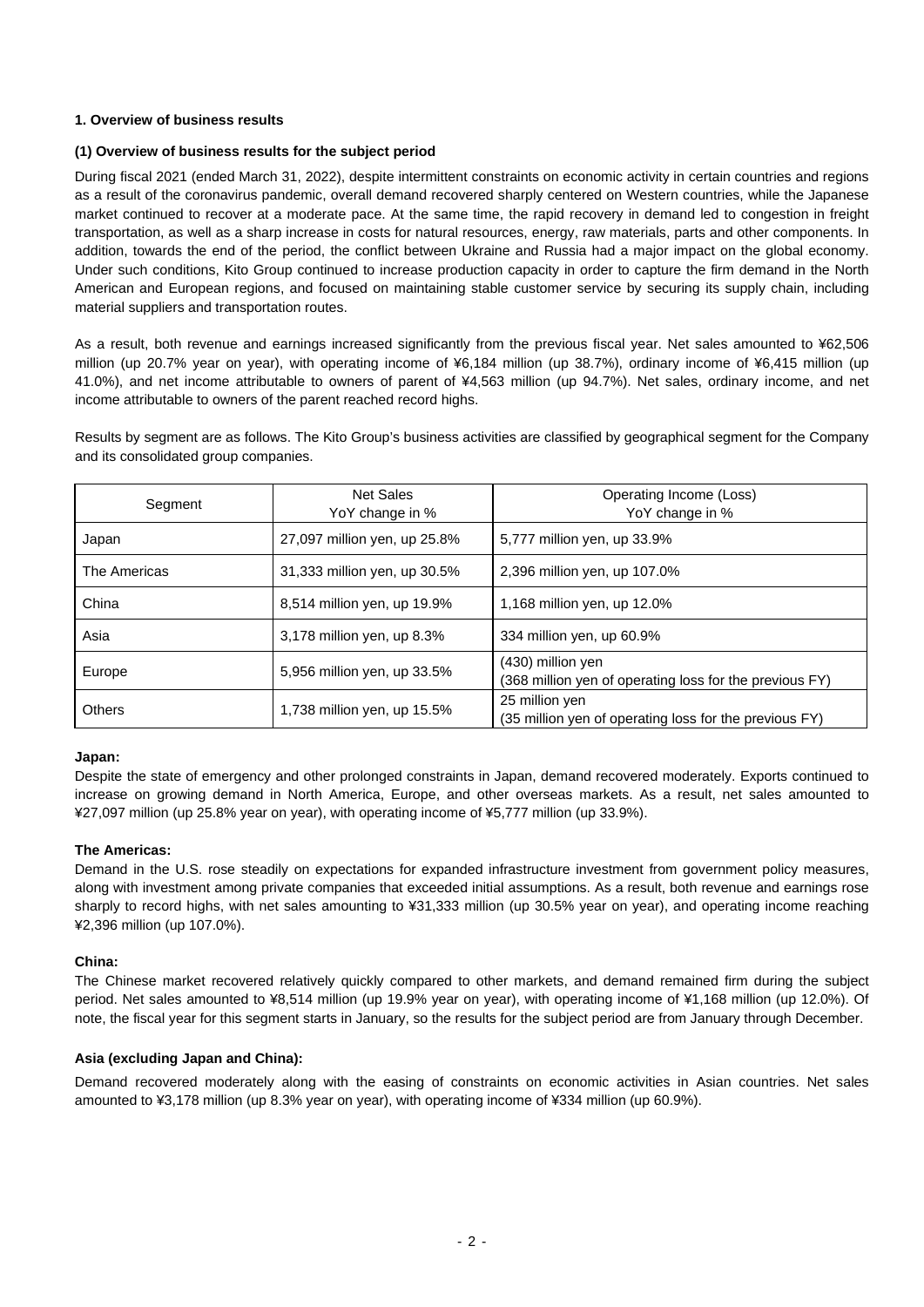# **Europe:**

Economic activity in Europe gained momentum from the start of the period, and demand improved significantly. Net sales rose sharply, amounting to ¥5,956 million (up 33.5% year on year). In terms of earnings, the impact from the increase in material and energy costs, which accelerated during the period, resulted in the segment posting an operating loss of ¥430 million for the subject period.

#### **Others:**

This segment currently comprises business in Australia only. Net sales amounted to ¥1,738 million (up 15.5% from the previous fiscal year), with an operating income of ¥25 million.

#### **(2) Overview of financial position for the subject period**

#### **Assets:**

Total assets at the end of fiscal 2021 amounted to ¥72,490 million, an increase of ¥7,422 million compared to the end of the previous fiscal year. The main factors were a ¥2,915 million increase in merchandise and finished goods; a ¥2,465 decrease in cash and deposits; a ¥1,617 million increase in accounts receivable—trade (included in notes and accounts receivable—trade at the end of the previous fiscal year); a ¥1,284 million increase in buildings and structures (net); and a ¥1,006 million increase in construction in progress.

## **Liabilities:**

Total liabilities amounted to ¥35,442 million, an increase of ¥942 million compared to the end of the previous fiscal year. The main factors were a ¥6,611 million decrease in short-term loans payable; a ¥2,543 million increase in long-term loans payable; a ¥2,499 million increase in notes and accounts payable—trade; and a ¥1,349 million increase in other current liabilities.

#### **Net assets:**

Total net assets amounted to ¥37,047 million, an increase of ¥6,479 million compared to the end of the previous fiscal year. The main factors were a ¥3,741 million increase in retained earnings; and a ¥2,398 million increase in foreign currency translation adjustment.

#### **(3) Overview of cash flows for the subject period**

Cash and cash equivalents at the end of the subject period amounted to ¥11,269 million, a decrease of ¥2,455 million compared to the end of the previous fiscal year.

#### **Cash flows from operating activities:**

Net cash provided by operating activities amounted to ¥7,825 million, an increase in inflow of ¥1,162 million compared to the previous fiscal year. The main factors were ¥6,275 million in income before income taxes; a ¥2,832 million increase in inventories; and ¥2,647 million in depreciation and amortization.

#### **Cash flows from investing activities:**

Net cash used in investing activities amounted to ¥4,552 million, an increase in outflow of 2,252 million compared to the previous fiscal year. The main factors were ¥4,166 million in payments for acquisition of property and equipment; and ¥357 million in payments for acquisition of intangible assets.

#### **Cash flows from financing activities:**

Net cash used in financing activities amounted to ¥6,183 million, an increase in outflow of ¥6,100 million compared to the previous fiscal year. The main factors were ¥12,692 million in repayments of short-term loans payable; ¥6,822 million in proceeds from long-term loans payable; ¥6,004 million in proceeds from short-term loans payable; and ¥4,959 million in repayments of long-term loans payable.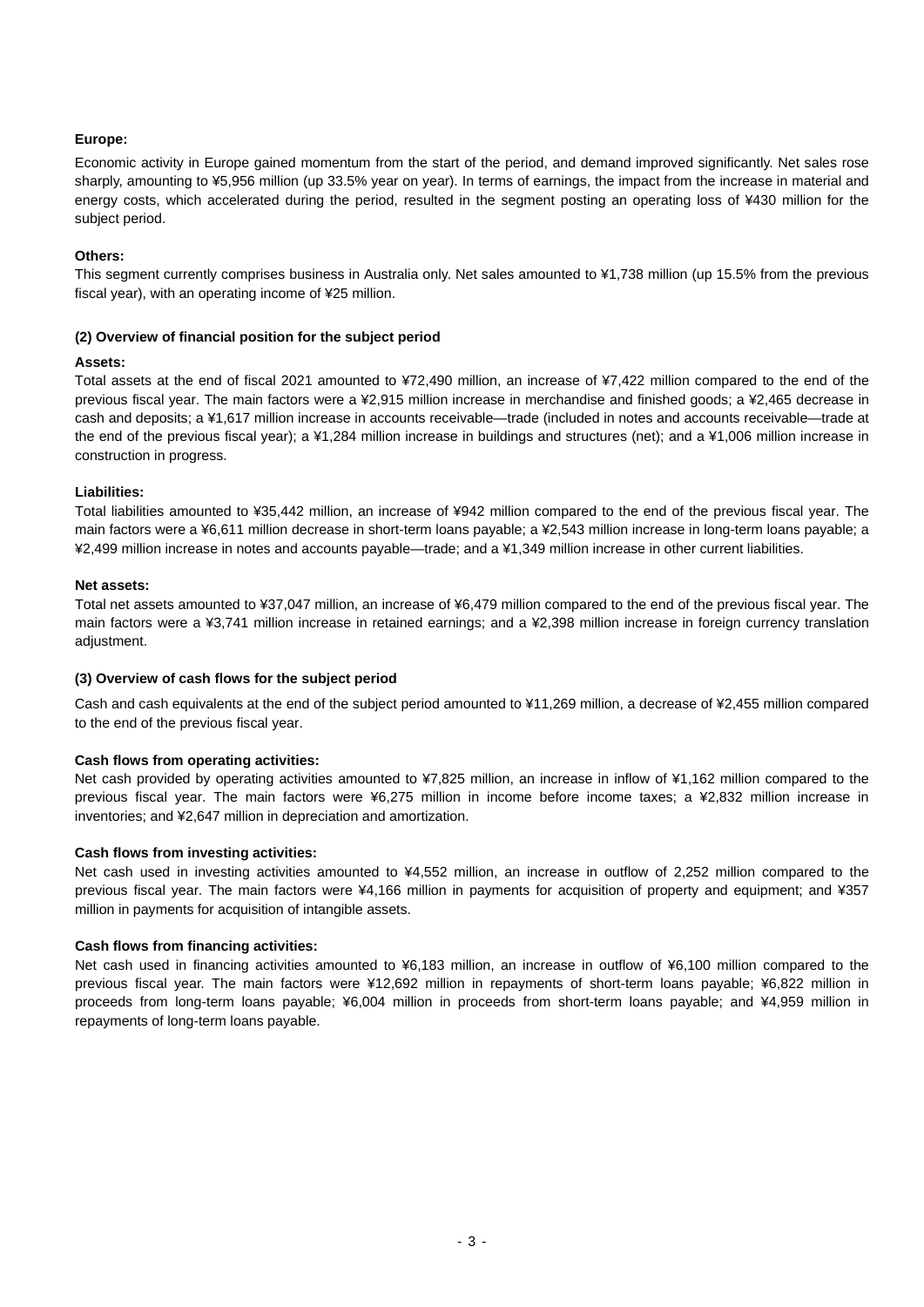#### **(4) Future outlook**

Looking at the current external environment, the international situation in Europe and elsewhere is increasingly uncertain. The appreciation in material costs and raw material costs stemming from the rapid recovery in economic activity following the coronavirus pandemic, and constraints on supply chains such as logistics disruptions, is also expected to continue. At the same time, demand in the North American and European markets remains firm, while in the Japanese market, where recovery has been relatively moderate, orders to meet capital investment plans are steadily increasing. Asian markets are also showing signs of a turnaround. In addition, government policy measures around the world are expected to continue to drive infrastructure demand. Kito Group will continue to invest in manufacturing equipment for its production facilities in order to firmly capture all this widespread demand.

Under such conditions, for fiscal 2022 (ending March 31, 2023), the Company expects to post record highs for both revenue and operating income, and is forecasting net sales of ¥70,000 million, with operating income of ¥6,500 million, ordinary income of ¥6,400 million, and net income attributable to owners of parent of ¥4,200 million. Of note, the foreign currency exchange rate assumption for these forecasts is US\$1=¥120.0.

Earnings forecasts were compiled based on information available at the time of publication. Actual results may vary from the forecast figures due to variety of factors, including the future spread of the COVID-19 virus, and the circumstances surrounding a return to normal conditions.

## **2. Basic approach toward the selection of accounting standards**

The consolidated financial statements of the Company are prepared by the Kito Group based on the Ordinance on Terminology, Forms, and Preparation Methods of Consolidated Financial Statements (excluding Chapter VII & Chapter VIII, Ordinance of the Ministry of Finance No. 28 in 1976). This step is taken to facilitate the comparison between companies and periods.

The Company maintains the policy of adopting International Financial Reporting Standards (IFRS) after taking into consideration a variety of factors and conditions in Japan and overseas.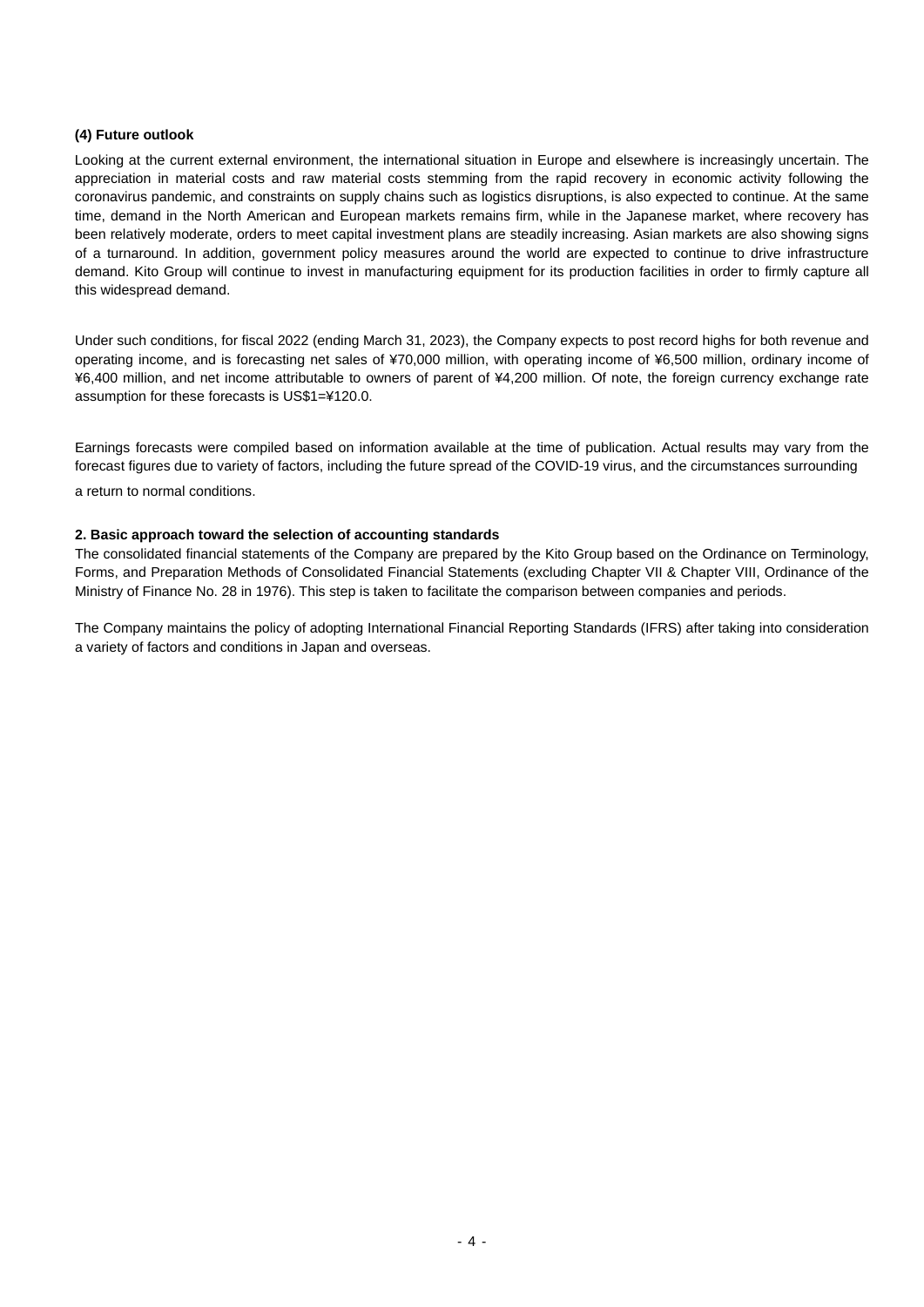# **3. Consolidated financial statements and major notes**

(1) Consolidated balance sheets

|                                          |                      | (Million yen)        |
|------------------------------------------|----------------------|----------------------|
|                                          | As of March 31, 2021 | As of March 31, 2022 |
| <b>Assets</b>                            |                      |                      |
| <b>Current assets</b>                    |                      |                      |
| Cash and deposits                        | 13,734               | 11,269               |
| Notes and accounts receivable-trade      | 11,369               |                      |
| Notes receivable-trade                   |                      | 1,630                |
| Accounts receivable-trade                |                      | 11,410               |
| Merchandise and finished goods           | 12,905               | 15,820               |
| Work in process                          | 1,254                | 1,866                |
| Raw materials and supplies               | 3,181                | 3,824                |
| Others                                   | 1,367                | 1,774                |
| Allowance for doubtful receivables       | (78)                 | (147)                |
| Total current assets                     | 43.735               | 47,450               |
| <b>Fixed assets</b>                      |                      |                      |
| Property and equipment                   |                      |                      |
| <b>Buildings and structures</b>          | 11,678               | 13,488               |
| Accumulated depreciation                 | (7,082)              | (7,608)              |
| Buildings and structures (net)           | 4,595                | 5,880                |
| Machinery, equipment, and vehicles       | 20,341               | 22,013               |
| Accumulated depreciation                 | (16, 136)            | (17, 527)            |
| Machinery, equipment, and vehicles (net) | 4,205                | 4,486                |
| Land                                     | 1,469                | 1,535                |
| Construction in progress                 | 983                  | 1,989                |
| <b>Others</b>                            | 8,187                | 8,971                |
| Accumulated depreciation                 | (6, 812)             | (7, 142)             |
| Others (net)                             | 1,374                | 1,828                |
| Total property and equipment             | 12,628               | 15,721               |
| Intangible assets                        |                      |                      |
| Goodwill                                 | 1,195                | 818                  |
| <b>Others</b>                            | 3,807                | 3,920                |
| Total intangible assets                  | 5,003                | 4,738                |
| Investments and other assets             |                      |                      |
| Investment securities                    | 1,287                | 1,327                |
| Deferred tax assets                      | 1,465                | 1,868                |
| <b>Others</b>                            | 948                  | 1,383                |
| Total investments and other assets       | 3,701                | 4,580                |
| <b>Total fixed assets</b>                | 21,332               | 25,039               |
| <b>Total assets</b>                      | 65,067               | 72.490               |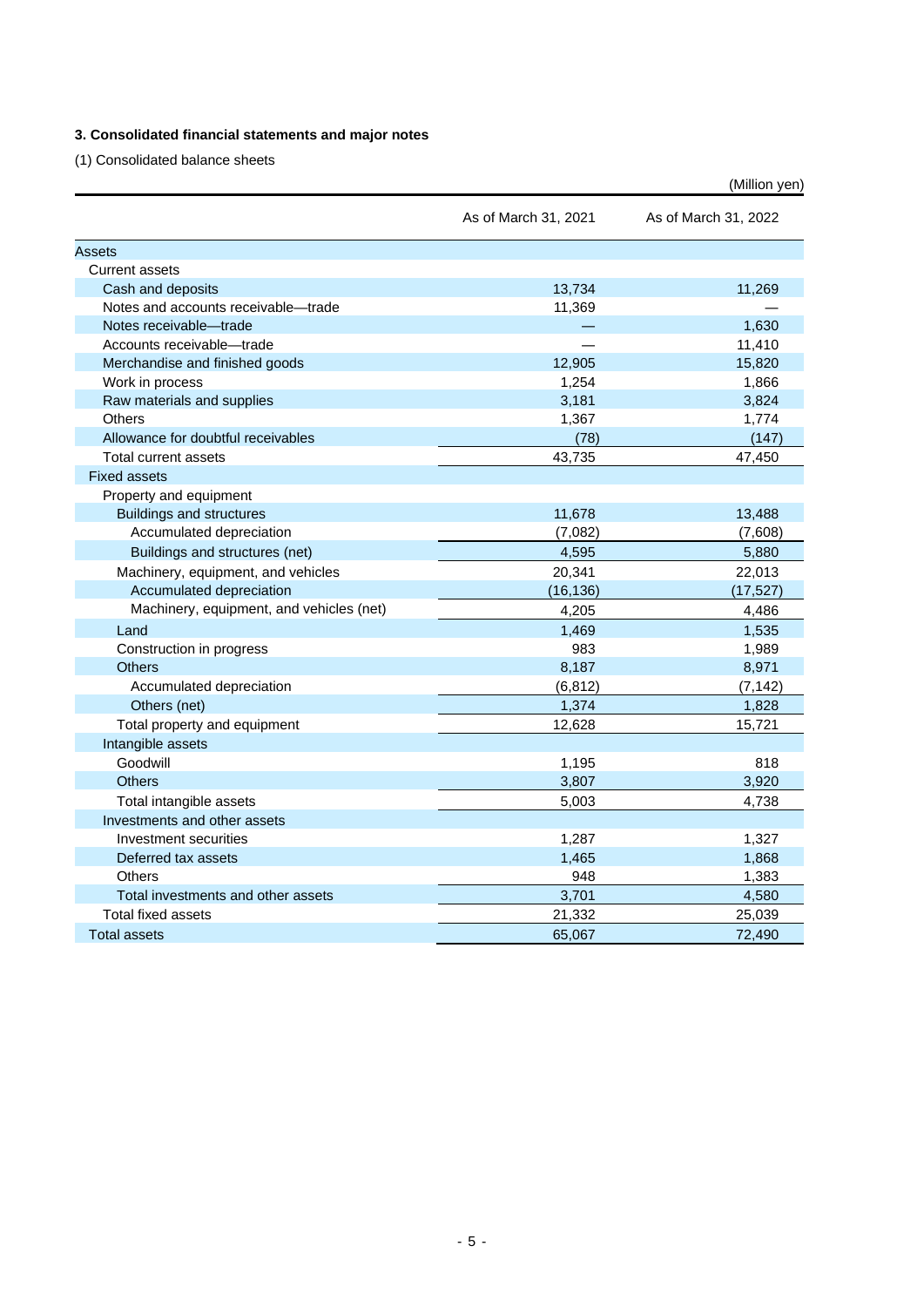|  |  |  |  | (Million yen) |
|--|--|--|--|---------------|
|--|--|--|--|---------------|

|                                                             | As of March 31, 2021 | As of March 31, 2022 |
|-------------------------------------------------------------|----------------------|----------------------|
| Liabilities                                                 |                      |                      |
| <b>Current liabilities</b>                                  |                      |                      |
| Notes and accounts payable-trade                            | 5,028                | 7,528                |
| Provision for product warranties                            | 91                   | 61                   |
| Provision for bonuses for employees                         | 844                  | 1,041                |
| Provision for sales returns                                 | 401                  |                      |
| Provision for business restructuring                        | 85                   |                      |
| Income taxes payable                                        | 271                  | 1,380                |
| Short-term loans payable                                    | 7,955                | 1,343                |
| Current portion of long-term loans payable within one year  | 4,028                | 3,899                |
| <b>Others</b>                                               | 4,304                | 5,653                |
| <b>Total current liabilities</b>                            | 23,011               | 20,908               |
| Long-term liabilities                                       |                      |                      |
| Long-term loans payable                                     | 7,894                | 10,437               |
| Net defined benefit liabilities                             | 2,184                | 2,384                |
| Deferred tax liabilities                                    | 638                  | 728                  |
| <b>Others</b>                                               | 771                  | 983                  |
| Total long-term liabilities                                 | 11,488               | 14,534               |
| <b>Total liabilities</b>                                    | 34,500               | 35,442               |
| Net assets                                                  |                      |                      |
| Shareholders' equity                                        |                      |                      |
| Capital stock                                               | 3,976                | 3,976                |
| Capital surplus                                             | 5,056                | 5,099                |
| Retained earnings                                           | 20,561               | 24,302               |
| <b>Treasury stock</b>                                       | (455)                | (405)                |
| Total shareholders' equity                                  | 29,138               | 32,973               |
| Accumulated other comprehensive income                      |                      |                      |
| Valuation difference on other available-for-sale securities | $\Omega$             | 0                    |
| Deferred gains or losses on hedges                          | (69)                 | 8                    |
| Foreign currency translation adjustment                     | 523                  | 2,921                |
| Remeasurements of defined benefit plans                     | (54)                 | (33)                 |
| Total accumulated other comprehensive income                | 399                  | 2,895                |
| Subscription rights to shares                               | 63                   | 57                   |
| Non-controlling interests                                   | 966                  | 1,120                |
| <b>Total net assets</b>                                     | 30,567               | 37,047               |
| Total liabilities and net assets                            | 65,067               | 72,490               |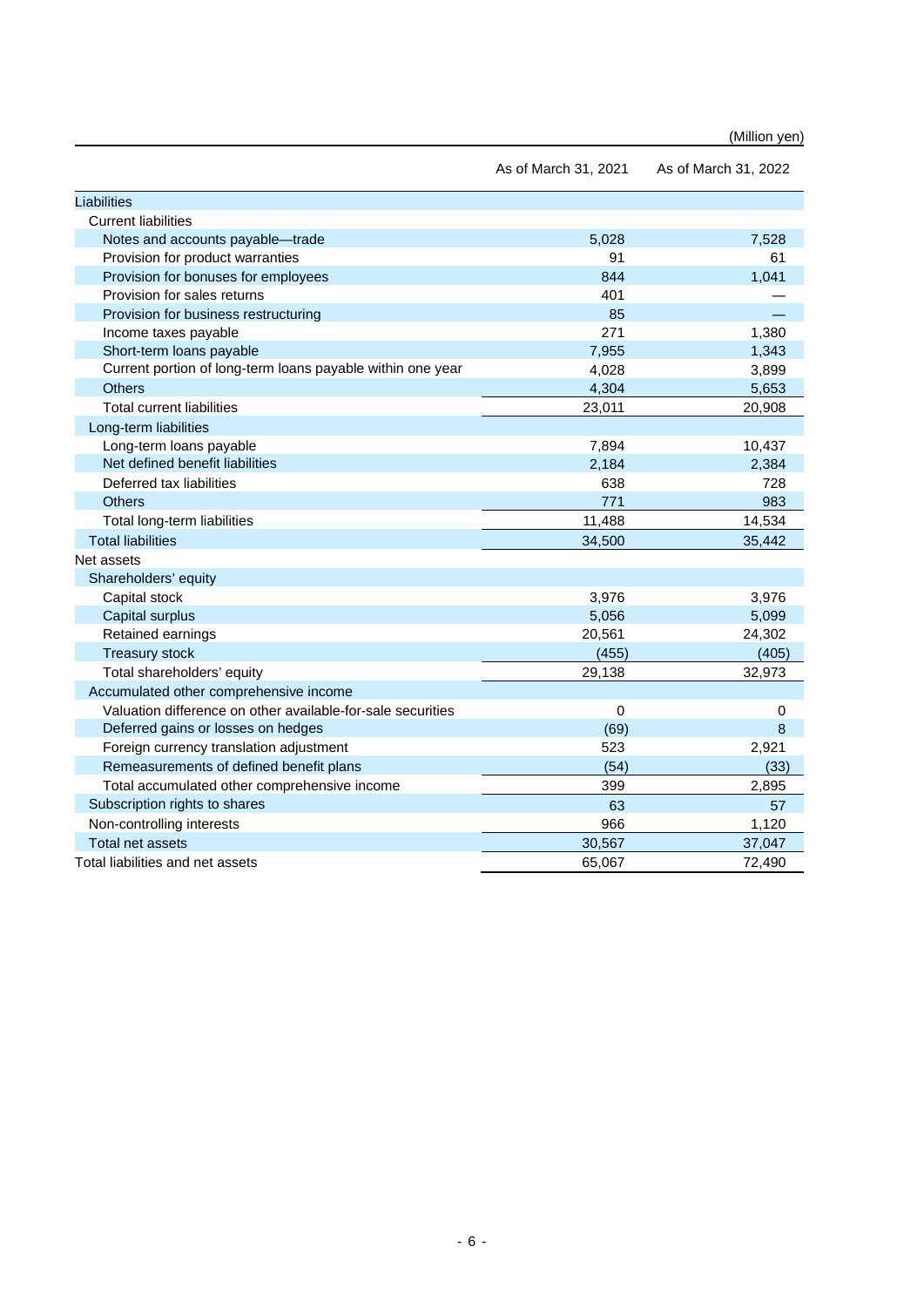(2) Consolidated statements of income/Consolidated statements of comprehensive income

Consolidated statements of income

|                                                      |                                                | (Million yen)                                  |
|------------------------------------------------------|------------------------------------------------|------------------------------------------------|
|                                                      | FY2020<br>(April 1, 2020 to March 31,<br>2021) | FY2021<br>(April 1, 2021 to March 31,<br>2022) |
| <b>Net sales</b>                                     | 51,805                                         | 62,506                                         |
| Cost of sales                                        | 33,081                                         | 39,775                                         |
| Gross profit                                         | 18,724                                         | 22,731                                         |
| Selling, general and administrative expenses         | 14,266                                         | 16,546                                         |
| Operating income                                     | 4,457                                          | 6,184                                          |
| Non-operating income                                 |                                                |                                                |
| Interest income                                      | 36                                             | 35                                             |
| Foreign exchange gains                               | 58                                             | 280                                            |
| <b>Rents received</b>                                | 72                                             | 88                                             |
| Subsidy income                                       | 163                                            | 53                                             |
| Proceeds from sales of scrap                         | 36                                             | 92                                             |
| Others                                               | 109                                            | 80                                             |
| Total non-operating income                           | 475                                            | 631                                            |
| Non-operating expenses                               |                                                |                                                |
| Interest expense                                     | 233                                            | 183                                            |
| Arrangement fee                                      | 55                                             | 64                                             |
| <b>Others</b>                                        | 94                                             | 151                                            |
| Total non-operating expenses                         | 383                                            | 399                                            |
| Ordinary income                                      | 4,550                                          | 6,415                                          |
| Extraordinary income                                 |                                                |                                                |
| Gain on sales of noncurrent assets                   | 5                                              | 6                                              |
| Insurance claim income                               |                                                | 224                                            |
| Total extraordinary income                           | 5                                              | 231                                            |
| <b>Extraordinary loss</b>                            |                                                |                                                |
| Loss on sales of noncurrent assets                   | 3                                              | $\overline{2}$                                 |
| Impairment loss                                      | 334                                            | 119                                            |
| Loss on retirement of noncurrent assets              | 41                                             | 24                                             |
| Loss on termination of retirement benefit plan       | 305                                            |                                                |
| Business restructuring expenses                      | 188                                            |                                                |
| Litigation settlement                                |                                                | 224                                            |
| Total extraordinary loss                             | 873                                            | 371                                            |
| Income before income taxes                           | 3,682                                          | 6,275                                          |
| Income taxes - current                               | 1,159                                          | 1,937                                          |
| Income taxes - deferred                              | 72                                             | (378)                                          |
| Income taxes (current and deferred)                  | 1,232                                          | 1,559                                          |
| Net income                                           | 2,450                                          | 4,716                                          |
| Net income attributable to non-controlling interests | 106                                            | 153                                            |
| Net income attributable to owners of parent          | 2,344                                          | 4,563                                          |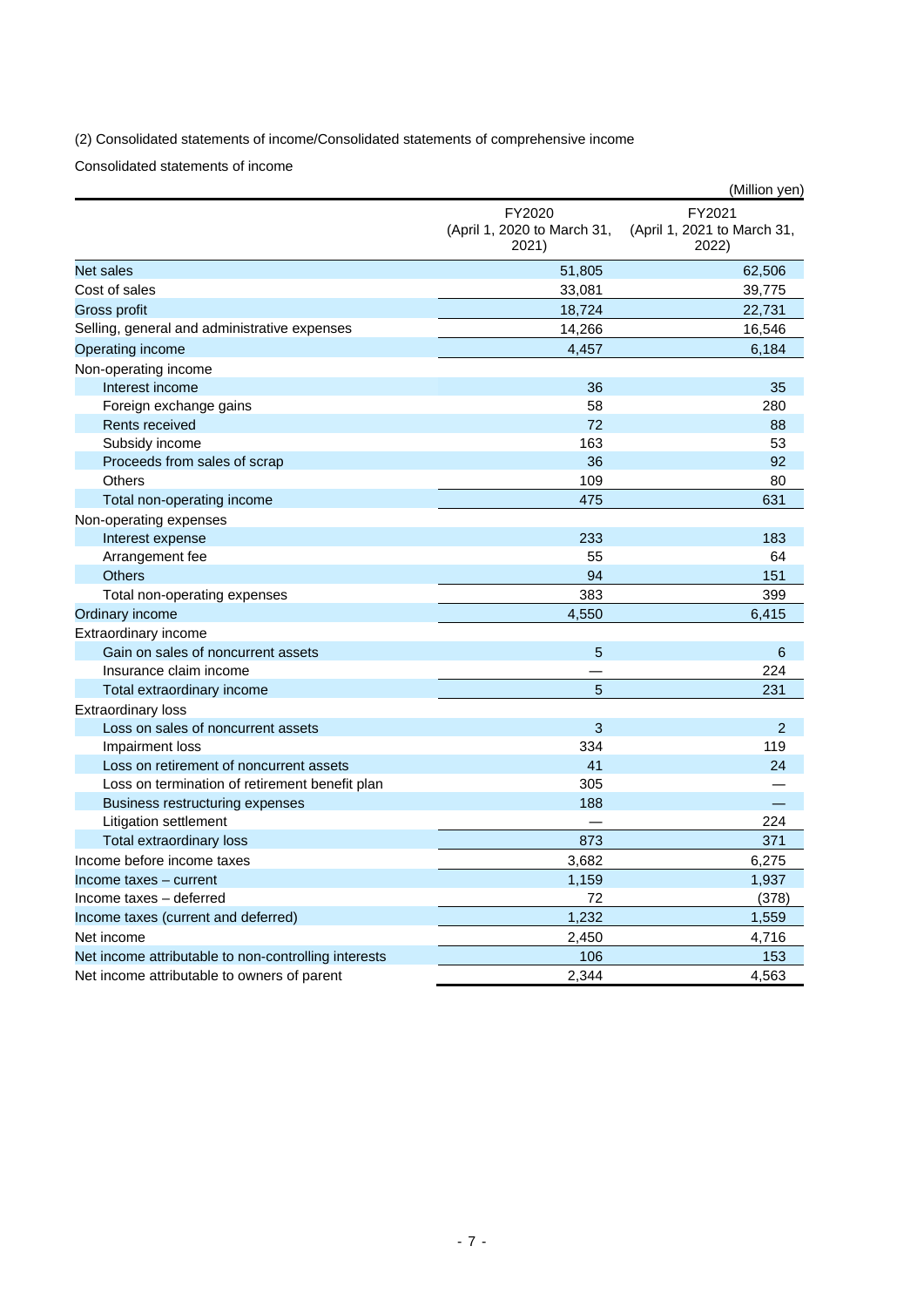Consolidated statements of comprehensive income

|                                                             |                                                                            | (Million yen)   |
|-------------------------------------------------------------|----------------------------------------------------------------------------|-----------------|
|                                                             | FY2020<br>(April 1, 2020 to March 31, (April 1, 2021 to March 31,<br>2021) | FY2021<br>2022) |
| Net income                                                  | 2,450                                                                      | 4,716           |
| Other comprehensive income                                  |                                                                            |                 |
| Valuation difference on other available-for-sale securities | $\Omega$                                                                   | $\mathbf{0}$    |
| Deferred gains or losses on hedges                          | 22                                                                         | 77              |
| Foreign currency translation adjustment                     | 577                                                                        | 2,487           |
| Remeasurements of defined benefit plans                     | 506                                                                        | 16              |
| Total other comprehensive income                            | 1,106                                                                      | 2,582           |
| Comprehensive income                                        | 3,556                                                                      | 7,298           |
| (Comprehensive income attributable to)                      |                                                                            |                 |
| Owners of parent                                            | 3,459                                                                      | 7,059           |
| Non-controlling interests                                   | 97                                                                         | 239             |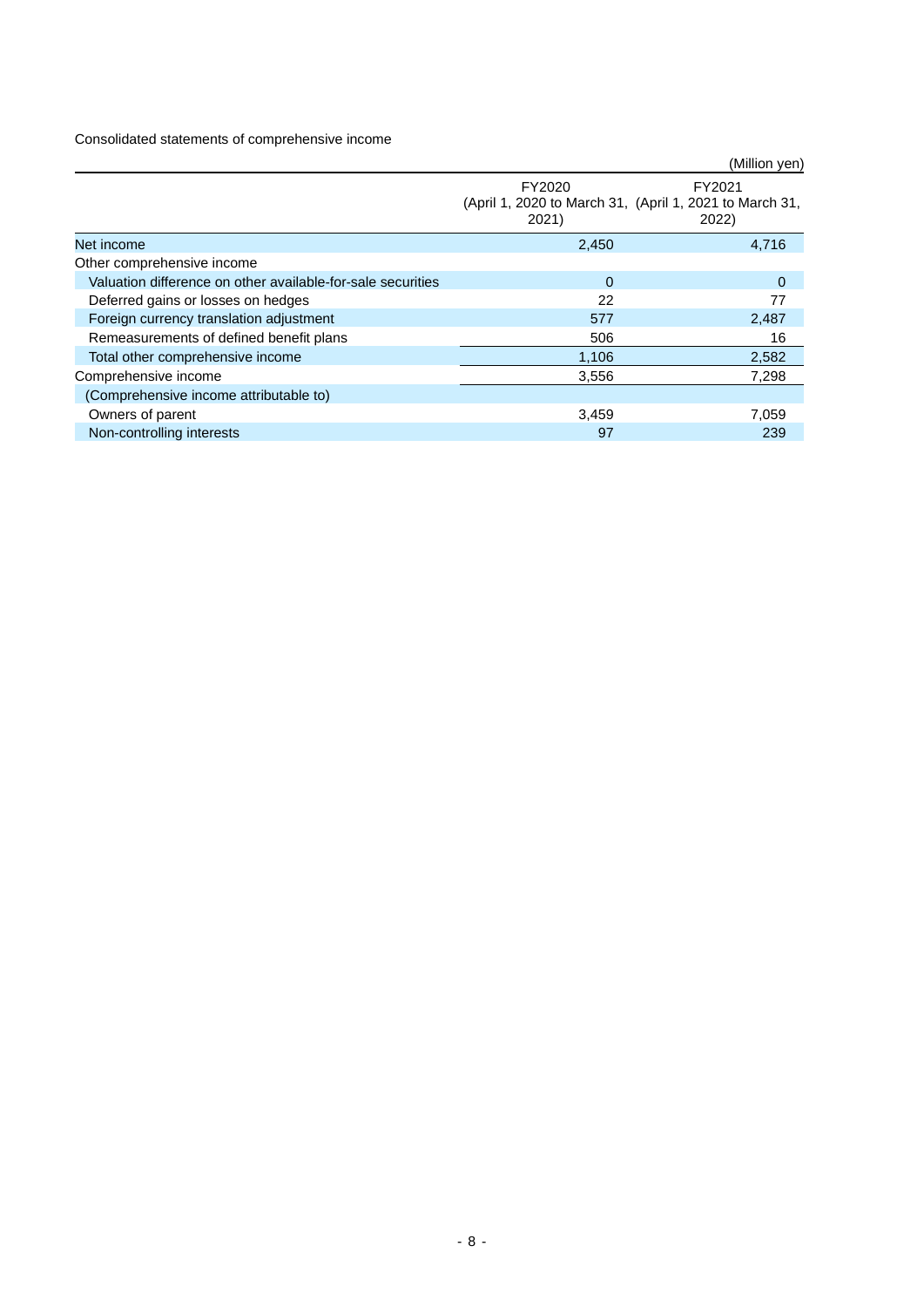# (3) Consolidated statements of changes in net assets

# Fiscal year ended March 31, 2021 (April 1, 2020 to March 31, 2021)

|                                                                                                 |               |                 |                      |                | (Million yen)                 |
|-------------------------------------------------------------------------------------------------|---------------|-----------------|----------------------|----------------|-------------------------------|
|                                                                                                 |               |                 | Shareholders' equity |                |                               |
|                                                                                                 | Capital stock | Capital surplus | Retained earnings    | Treasury stock | Total shareholders'<br>equity |
| Balance as of the beginning of the<br>period                                                    | 3,976         | 5,234           | 24,086               | (5,678)        | 27,618                        |
| Changes during the period                                                                       |               |                 |                      |                |                               |
| Dividends from surplus                                                                          |               |                 | (737)                |                | (737)                         |
| Net income attributable to owners<br>of parent                                                  |               |                 | 2,344                |                | 2,344                         |
| Purchase of treasury stock                                                                      |               |                 |                      | (0)            | (0)                           |
| Disposal of treasury stock                                                                      |               | 12              |                      | 44             | 57                            |
| Cancellation of treasury stock                                                                  |               | (46)            | (5, 131)             | 5,178          |                               |
| Change in ownership interest of<br>parent due to transactions with<br>non-controlling interests |               | (143)           |                      |                | (143)                         |
| Changes of items other than<br>shareholders' equity during the<br>period (net)                  |               |                 |                      |                |                               |
| Total changes during the period                                                                 |               | (177)           | (3, 524)             | 5,222          | 1,520                         |
| Balance as of the end of the period                                                             | 3,976         | 5,056           | 20,561               | (455)          | 29,138                        |

|                                                                                                 |                                                                      |                                             | Accumulated other comprehensive income           |                                               |                                                          |                                  |                              |                  |
|-------------------------------------------------------------------------------------------------|----------------------------------------------------------------------|---------------------------------------------|--------------------------------------------------|-----------------------------------------------|----------------------------------------------------------|----------------------------------|------------------------------|------------------|
|                                                                                                 | Valuation<br>difference on other<br>available-for-sale<br>securities | Deferred<br>gains or<br>losses on<br>hedges | Foreign<br>currency<br>translation<br>adjustment | Remeasurements<br>of defined benefit<br>plans | Total<br>accumulated<br>other<br>comprehensive<br>income | Subscription rights<br>to shares | Non-controlling<br>interests | Total net assets |
| Balance as of the beginning of the<br>period                                                    | 0                                                                    | (91)                                        | (64)                                             | (559)                                         | (716)                                                    | 66                               | 958                          | 27,927           |
| Changes during the period                                                                       |                                                                      |                                             |                                                  |                                               |                                                          |                                  |                              |                  |
| Dividends from surplus                                                                          |                                                                      |                                             |                                                  |                                               |                                                          |                                  |                              | (737)            |
| Net income attributable to owners<br>of parent                                                  |                                                                      |                                             |                                                  |                                               |                                                          |                                  |                              | 2,344            |
| Purchase of treasury stock                                                                      |                                                                      |                                             |                                                  |                                               |                                                          |                                  |                              | (0)              |
| Disposal of treasury stock                                                                      |                                                                      |                                             |                                                  |                                               |                                                          |                                  |                              | 57               |
| Cancellation of treasury stock                                                                  |                                                                      |                                             |                                                  |                                               |                                                          |                                  |                              |                  |
| Change in ownership interest of<br>parent due to transactions with<br>non-controlling interests |                                                                      |                                             |                                                  |                                               |                                                          |                                  |                              | (143)            |
| Changes of items other than<br>shareholders' equity during<br>the period (net)                  | 0                                                                    | 22                                          | 587                                              | 505                                           | 1,115                                                    | (3)                              | 8                            | 1,120            |
| Total changes during the period                                                                 | $\Omega$                                                             | 22                                          | 587                                              | 505                                           | 1,115                                                    | (3)                              | 8                            | 2,640            |
| Balance as of the end of the period                                                             | 0                                                                    | (69)                                        | 523                                              | (54)                                          | 399                                                      | 63                               | 966                          | 30,567           |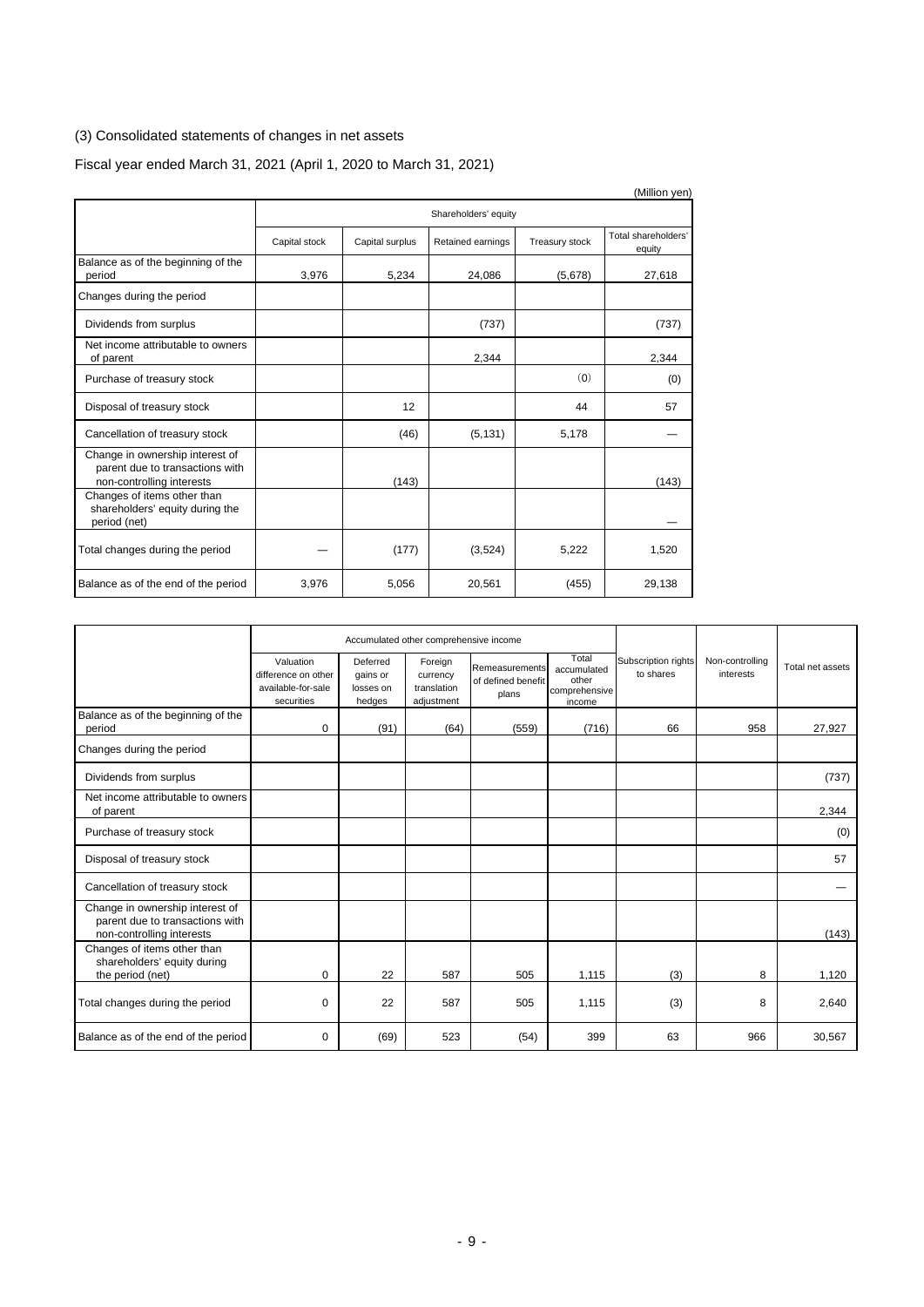|                                                                                                 |               |                 |                      |                | (Million yen)                 |
|-------------------------------------------------------------------------------------------------|---------------|-----------------|----------------------|----------------|-------------------------------|
|                                                                                                 |               |                 | Shareholders' equity |                |                               |
|                                                                                                 | Capital stock | Capital surplus | Retained earnings    | Treasury stock | Total shareholders'<br>equity |
| Balance as of the beginning of the<br>period                                                    | 3.976         | 5.056           | 20,561               | (455)          | 29,138                        |
| Changes during the period                                                                       |               |                 |                      |                |                               |
| Dividends from surplus                                                                          |               |                 | (821)                |                | (821)                         |
| Net income attributable to owners<br>of parent                                                  |               |                 | 4,563                |                | 4,563                         |
| Purchase of treasury stock                                                                      |               |                 |                      | (0)            | (0)                           |
| Disposal of treasury stock                                                                      |               | 43              |                      | 50             | 93                            |
| Cancellation of treasury stock                                                                  |               |                 |                      |                |                               |
| Change in ownership interest of<br>parent due to transactions with<br>non-controlling interests |               |                 |                      |                |                               |
| Changes of items other than<br>shareholders' equity during the<br>period (net)                  |               |                 |                      |                |                               |
| Total changes during the period                                                                 |               | 43              | 3,741                | 50             | 3,835                         |
| Balance as of the end of the period                                                             | 3,976         | 5,099           | 24,302               | (405)          | 32,973                        |

# Fiscal year ended March 31, 2022 (April 1, 2021 to March 31, 2022)

|                                                                                                 |                                                                      |                                             | Accumulated other comprehensive income           |                                               |                                                          |                                  |                              |                  |
|-------------------------------------------------------------------------------------------------|----------------------------------------------------------------------|---------------------------------------------|--------------------------------------------------|-----------------------------------------------|----------------------------------------------------------|----------------------------------|------------------------------|------------------|
|                                                                                                 | Valuation<br>difference on other<br>available-for-sale<br>securities | Deferred<br>gains or<br>losses on<br>hedges | Foreign<br>currency<br>translation<br>adjustment | Remeasurements<br>of defined benefit<br>plans | Total<br>accumulated<br>other<br>comprehensive<br>income | Subscription rights<br>to shares | Non-controlling<br>interests | Total net assets |
| Balance as of the beginning of the<br>period                                                    | 0                                                                    | (69)                                        | 523                                              | (54)                                          | 399                                                      | 63                               | 966                          | 30,567           |
| Changes during the period                                                                       |                                                                      |                                             |                                                  |                                               |                                                          |                                  |                              |                  |
| Dividends from surplus                                                                          |                                                                      |                                             |                                                  |                                               |                                                          |                                  |                              | (821)            |
| Net income attributable to owners<br>of parent                                                  |                                                                      |                                             |                                                  |                                               |                                                          |                                  |                              | 4,563            |
| Purchase of treasury stock                                                                      |                                                                      |                                             |                                                  |                                               |                                                          |                                  |                              | (0)              |
| Disposal of treasury stock                                                                      |                                                                      |                                             |                                                  |                                               |                                                          |                                  |                              | 93               |
| Cancellation of treasury stock                                                                  |                                                                      |                                             |                                                  |                                               |                                                          |                                  |                              |                  |
| Change in ownership interest of<br>parent due to transactions with<br>non-controlling interests |                                                                      |                                             |                                                  |                                               |                                                          |                                  |                              |                  |
| Changes of items other than<br>shareholders' equity during<br>the period (net)                  | 0                                                                    | 77                                          | 2,398                                            | 20                                            | 2,496                                                    | (5)                              | 154                          | 2.644            |
| Total changes during the period                                                                 | 0                                                                    | 77                                          | 2,398                                            | 20                                            | 2,496                                                    | (5)                              | 154                          | 6,479            |
| Balance as of the end of the period                                                             | $\Omega$                                                             | 8                                           | 2,921                                            | (33)                                          | 2,895                                                    | 57                               | 1,120                        | 37,047           |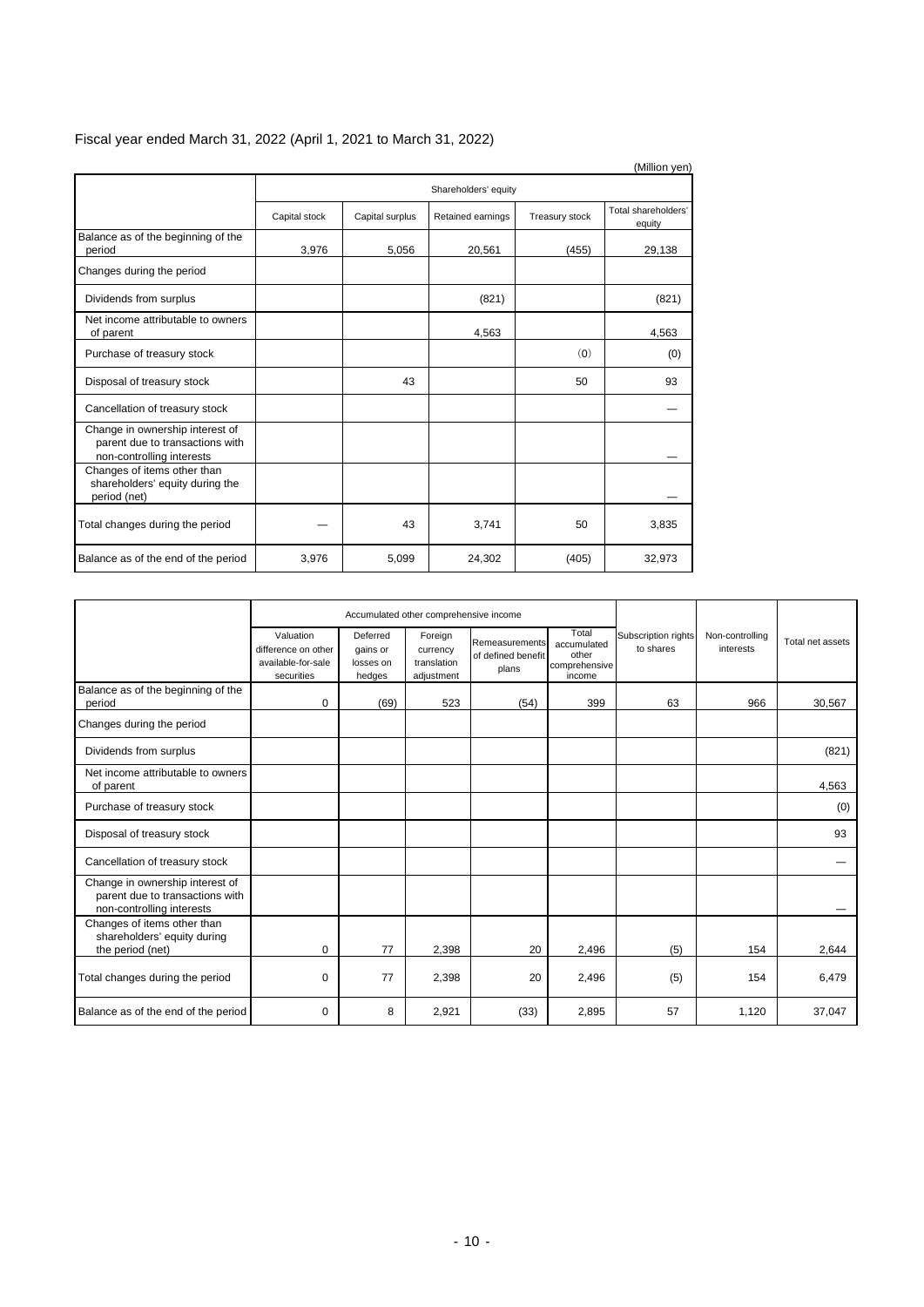# (4) Consolidated statements of cash flows

|                                                                |                                                | (Million yen)                                  |
|----------------------------------------------------------------|------------------------------------------------|------------------------------------------------|
|                                                                | FY2020<br>(April 1, 2020 to March 31,<br>2021) | FY2021<br>(April 1, 2021 to March 31,<br>2022) |
| Cash flows from operating activities                           |                                                |                                                |
| Income before income taxes                                     | 3,682                                          | 6,275                                          |
| Depreciation and amortization                                  | 2,697                                          | 2,647                                          |
| Impairment loss                                                | 334                                            | 119                                            |
| Amortization of goodwill                                       | 347                                            | 316                                            |
| Interest expense                                               | 233                                            | 183                                            |
| Decrease (Increase) in trade receivables                       | 147                                            | (679)                                          |
| Decrease (Increase) in inventories                             | 1,225                                          | (2, 832)                                       |
| Increase (Decrease) in trade payables                          | (735)                                          | 2,191                                          |
| Increase (Decrease) in provision for bonuses for<br>employees  | 56                                             | 139                                            |
| Increase (Decrease) in retirement benefit liability            | 437                                            | 198                                            |
| Increase (Decrease) in provision for business<br>restructuring | 76                                             | (83)                                           |
| Loss (Gain) on sales of noncurrent assets                      | (1)                                            | (3)                                            |
| Loss on retirement of noncurrent assets                        | 41                                             | 24                                             |
| Insurance claim income                                         | ᆖ                                              | (224)                                          |
| Subsidy income                                                 | (163)                                          | (53)                                           |
| Business restructuring expenses                                | 111                                            |                                                |
| Litigation settlement                                          |                                                | 224                                            |
| Decrease (Increase) in accounts receivable                     | (385)                                          | 312                                            |
| Increase (Decrease) in accrued expenses                        | (760)                                          | 498                                            |
| Decrease (Increase) in consumption taxes<br>receivable/payable | 164                                            | (363)                                          |
| Others                                                         | 507                                            | (149)                                          |
| Subtotal                                                       | 8,017                                          | 8,740                                          |
| Cash received from interest and dividends                      | 32                                             | 36                                             |
| Interest paid                                                  | (252)                                          | (184)                                          |
| Income taxes paid                                              | (1,228)                                        | (824)                                          |
| Proceeds from subsidy income                                   | 159                                            | 57                                             |
| Proceeds from insurance income                                 |                                                | 224                                            |
| Settlement package paid                                        |                                                | (224)                                          |
| Payments for business restructuring expenses                   | (66)                                           |                                                |
| Net cash provided by operating activities                      | 6,662                                          | 7,825                                          |
| Cash flows from investing activities                           |                                                |                                                |
| Payments for acquisition of property and equipment             | (2, 210)                                       | (4, 166)                                       |
| Proceeds from sales of property and equipment                  | 34                                             | 13                                             |
| Payments for acquisition of intangible assets                  | (294)                                          | (357)                                          |
| Payments for retirement of property and equipment              | (20)                                           | (9)                                            |
| Payments of guarantee deposits                                 | (47)                                           | (215)                                          |
| Others                                                         | 237                                            | 183                                            |
| Net cash used in investing activities                          | (2,300)                                        | (4, 552)                                       |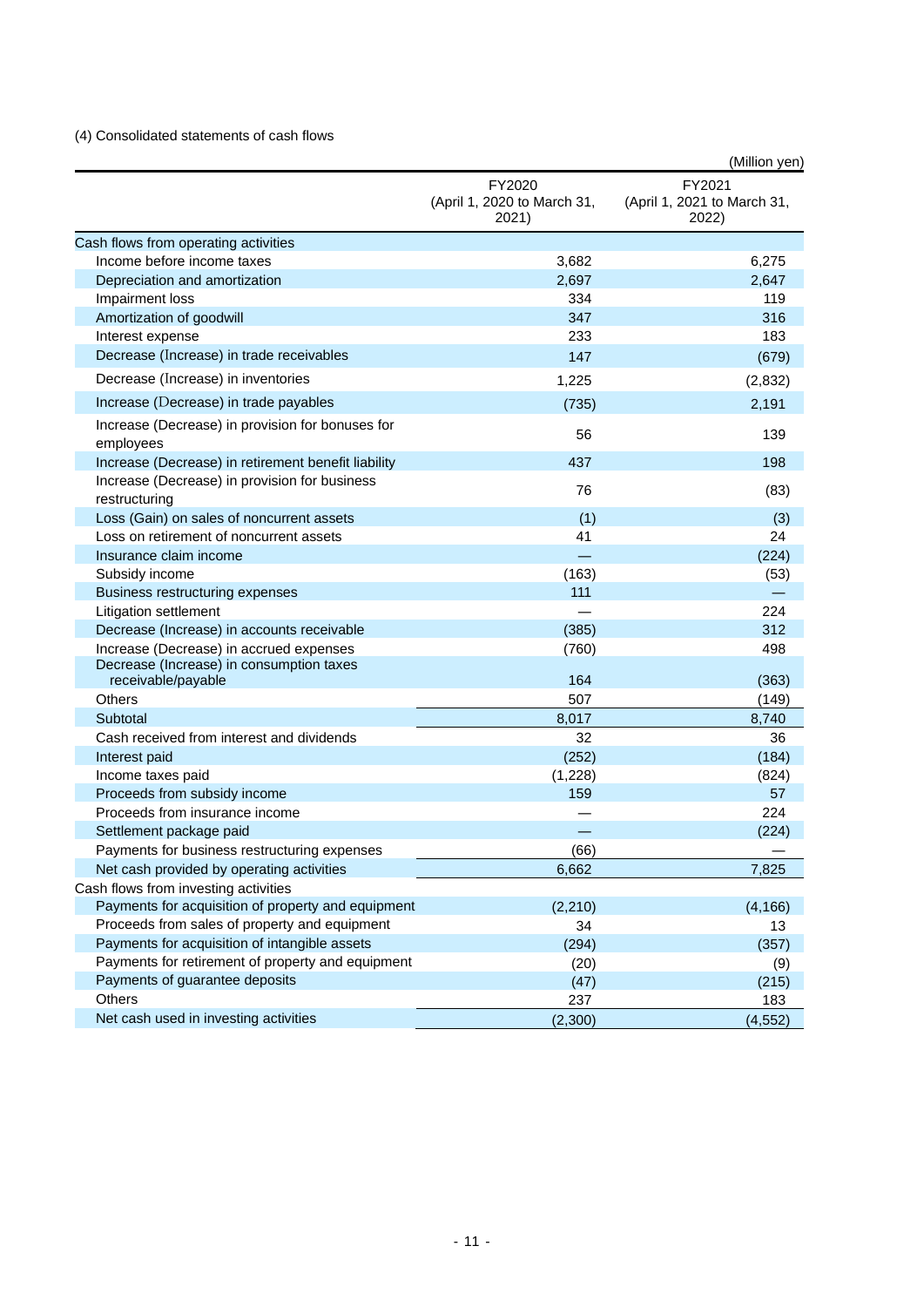|                                                                                                          |                                      | (Million yen)                        |
|----------------------------------------------------------------------------------------------------------|--------------------------------------|--------------------------------------|
|                                                                                                          | FY2020                               | FY2021                               |
|                                                                                                          | (April 1, 2020 to March 31,<br>2021) | (April 1, 2020 to March 31,<br>2021) |
| Cash flows from financing activities                                                                     |                                      |                                      |
| Proceeds from short-term loans payable                                                                   | 22,331                               | 6,004                                |
| Repayments of short-term loans payable                                                                   | (17, 743)                            | (12,692)                             |
| Proceeds from long-term loans payable                                                                    | 1,100                                | 6,822                                |
| Repayments of long-term loans payable                                                                    | (4,385)                              | (4,959)                              |
| Cash dividends paid to owners of parent                                                                  | (737)                                | (821)                                |
| Cash dividends paid to non-controlling interests                                                         | (97)                                 | (84)                                 |
| Payments from changes in ownership interests in<br>subsidiaries that do not result in change in scope of |                                      |                                      |
| consolidation                                                                                            | (185)                                |                                      |
| Repayments of lease liabilities                                                                          | (344)                                | (356)                                |
| <b>Others</b>                                                                                            | (19)                                 | (95)                                 |
| Net cash used in financing activities                                                                    | (82)                                 | (6, 183)                             |
| Effect of exchange rate change on cash and cash<br>equivalents                                           | 147                                  | 455                                  |
| Net increase (decrease) in cash and cash equivalents                                                     | 4,427                                | (2, 455)                             |
| Cash and cash equivalents at the beginning of the year                                                   | 9,297                                | 13,725                               |
| Cash and cash equivalents at the end of the year                                                         | 13,725                               | 11,269                               |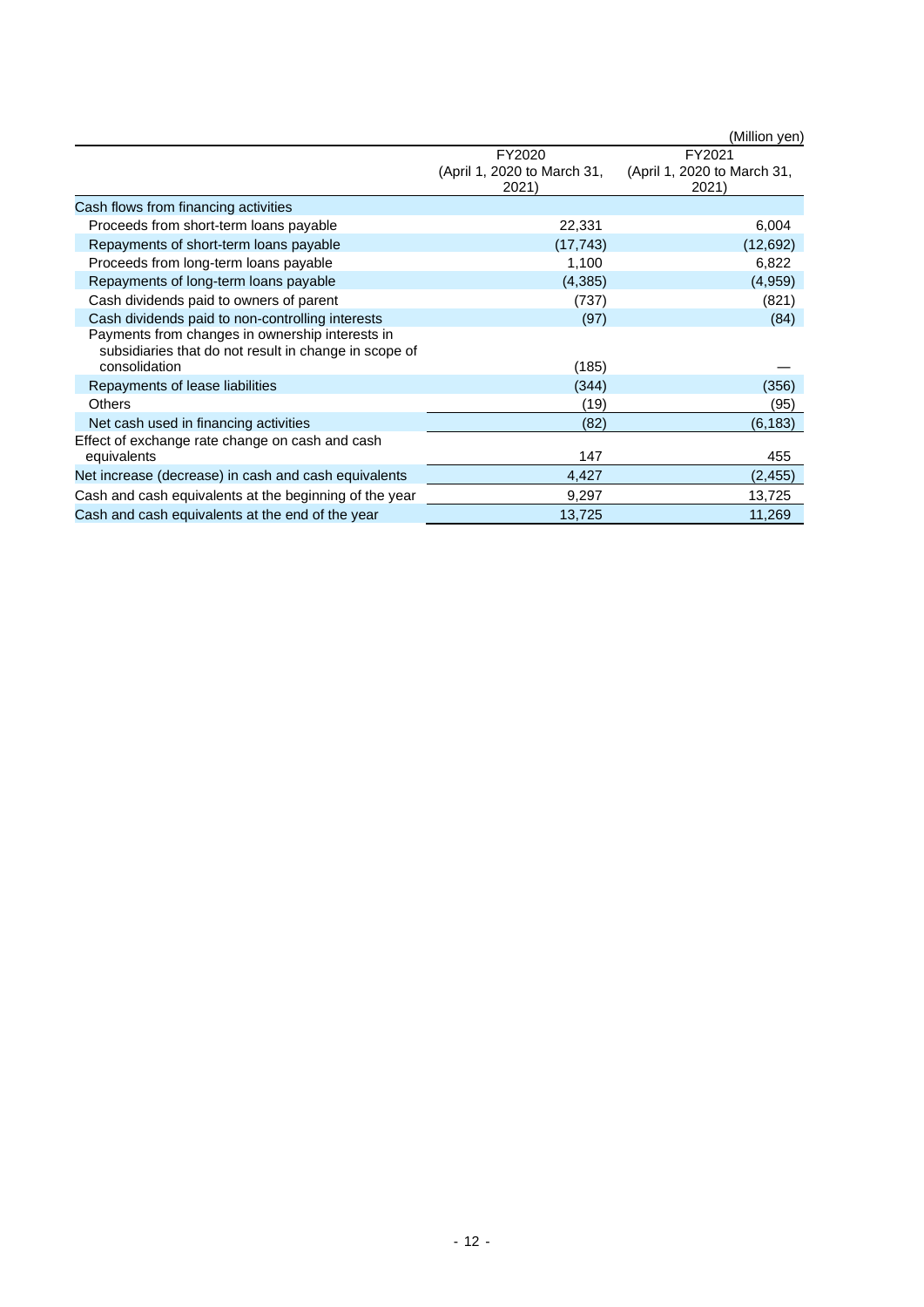(5) Notes to consolidated financial statements

(Notes regarding ongoing concern assumption) No relevant matters to be noted.

# (Changes in accounting policies)

## **Accounting Standard for Revenue Recognition**

From the beginning of fiscal 2021, the Company has applied "Accounting Standard for Revenue Recognition" (ASBJ Statement No. 29, March 31, 2020, "Revenue Recognition Standard").

Kito Group manufactures and sells hoists, cranes, chains, and related products. The Company is also engaged in the sale of standardized mass-produced items from make-to-stock items, customized products to meet varied needs according to the type of cargo handling or the use environment, and parts.

The revenue recognition for these transactions is in principle made according to the point at which control of the subject products is transferred to the customer and Kito Group has determined that it has sufficiently fulfilled its performance obligations, at the point of shipping or receipt by the customer, in the amount expected to be received in exchange for the subject items. Of note, the Company applies alternative treatment as prescribed in Paragraph 98 of the Implementation Guidance on Accounting Standard for Revenue Recognition. For domestic product sales, in cases where the time between shipment and control of the subject product is transferred to the customer is an ordinary period, the Company recognizes revenue at the point of shipment.

Also, the Company has recorded paid sales promotion expenses and other expenditures to special or general sales agents, as selling, general and administrative expenses. The estimated amount for sales promotion expenses and other expenditures during a fixed period was treated as a consideration paid to the customer and deducted from the calculation of the transaction price.

For the application of the Revenue Recognition Standard, in accordance with the proviso of the transitional treatment as prescribed in Paragraph 84 of the Revenue Recognition Standard, the Company has adjusted the amount of retained earnings for the beginning of the subject period by the cumulative amount of financial impact from new accounting policies applied retroactively prior to the beginning of the subject period, and applied the new accounting standard from the subject beginning-of-year balance.

However, for the contracts that the Company has applied the method prescribed in Paragraph 86 of the Revenue Recognition Standard and recognized nearly the entire amount of revenue according to the former treatment prior to the beginning of fiscal 2021, the Company has not applied the new accounting policies retroactively.

The "notes and accounts receivable―trade" item shown in "current assets" in the balance sheets for the previous fiscal year, is shown in "notes receivable—trade" and "accounts receivable—trade" from the subject period. Of note, in accordance with transitional treatment as prescribed in Paragraph 89-2 of the Revenue Recognition Standard, figures for the previous fiscal year have not been recombined to reflect the new presentation method.

As a result, compared with those before the application of the Revenue Recognition Standard, in the consolidated statements of income for the subject period, net sales decreased by ¥403 million, and selling, general and administrative expenses also decreased by ¥403 million. However, there was no impact on operating income, ordinary income, or income before income taxes.

The impact on the consolidated balance sheets and consolidated statements of cash flows for the subject period is immaterial.

There is no impact on the balance of retained earnings at the beginning of the subject period in the consolidated statements of changes in net assets.

There is no impact on per share information.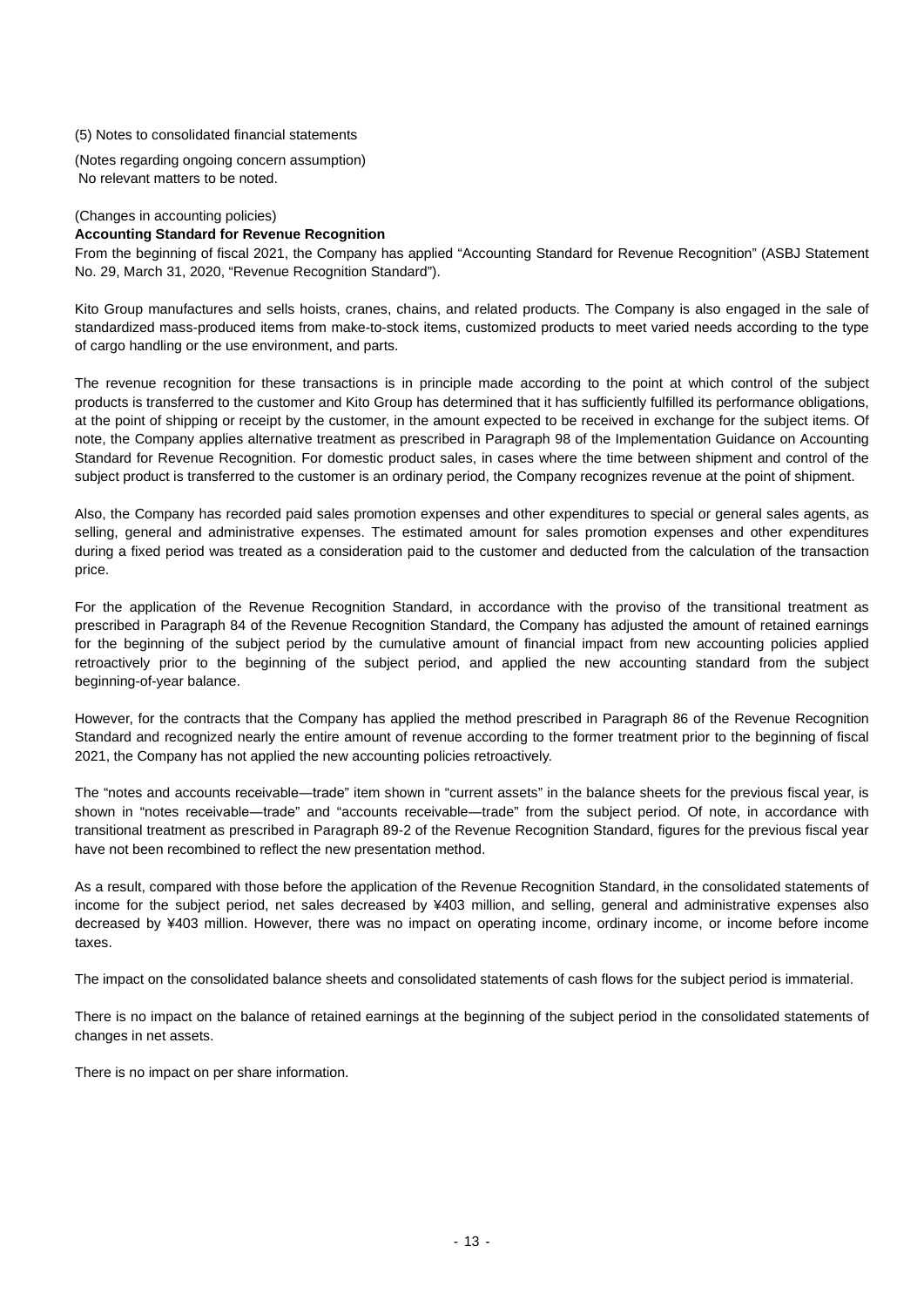### **Accounting Standard for Fair Value Measurement**

From the beginning of fiscal 2021, the Company has applied the "Accounting Standard for Fair Value Measurement" (ASBJ Statement No. 30, July 4, 2019, "Fair Value Measurement Standard"). In accordance with transitional treatment as prescribed in Paragraph 19 of Fair Value Measurement Standard and Paragraph 44-2 of Accounting Standard for Financial Instruments (ASBJ Statement No. 10, July 4, 2019), the Company will apply new accounting policies stipulated by the Accounting Standard for Fair Value Measurement and other standards going forward. Of note, this change does not affect the consolidated financial statements

(Segment Information)

[Segment information]

1. Reportable segments (overview)

The reportable segments of KITO CORPORATION are units of the corporation, for which financial information is separately available and which are subject to periodic reviews in order for the board of directors to determine the allocation of management resources and to assess business results.

KITO CORPORATION manufactures and sells hoisting equipment and cranes. The Company takes care of the domestic market, while for overseas markets, locally incorporated companies in the regions of the Americas, China, Asia, and Europe are respectively in charge of their own markets. Each of the locally incorporated companies is an independent management unit, plans comprehensive strategies for its products by region, and conducts business operations.

Therefore, KITO consists of these regional segments based on manufacturing and sales systems; consolidated subsidiaries are aggregated into six reportable segments, namely Japan, the Americas, China, Asia, Europe, and Other.

2. Calculation methods for net sales, income or loss, assets, liabilities, and other items of reportable segments The accounting methods of respective reportable segments are basically the same as those used for the consolidated financial statements.

Income of reportable segments is based on operating income, and internal sales and transfers among segments are on a market-value basis.

As stated in "Accounting Standard for Revenue Recognition" of "Changes in accounting policies," the Company has applied the Revenue Recognition Standard to its consolidated financial statements from the subject period and has changed its accounting method for revenue recognition, and has therefore changed the method of measuring profit or loss for its business segments in the same manner.

As a result of this change, net sales to unaffiliated customers in the Japan reportable segment for the subject period decreased by ¥403 million compared with the previous method.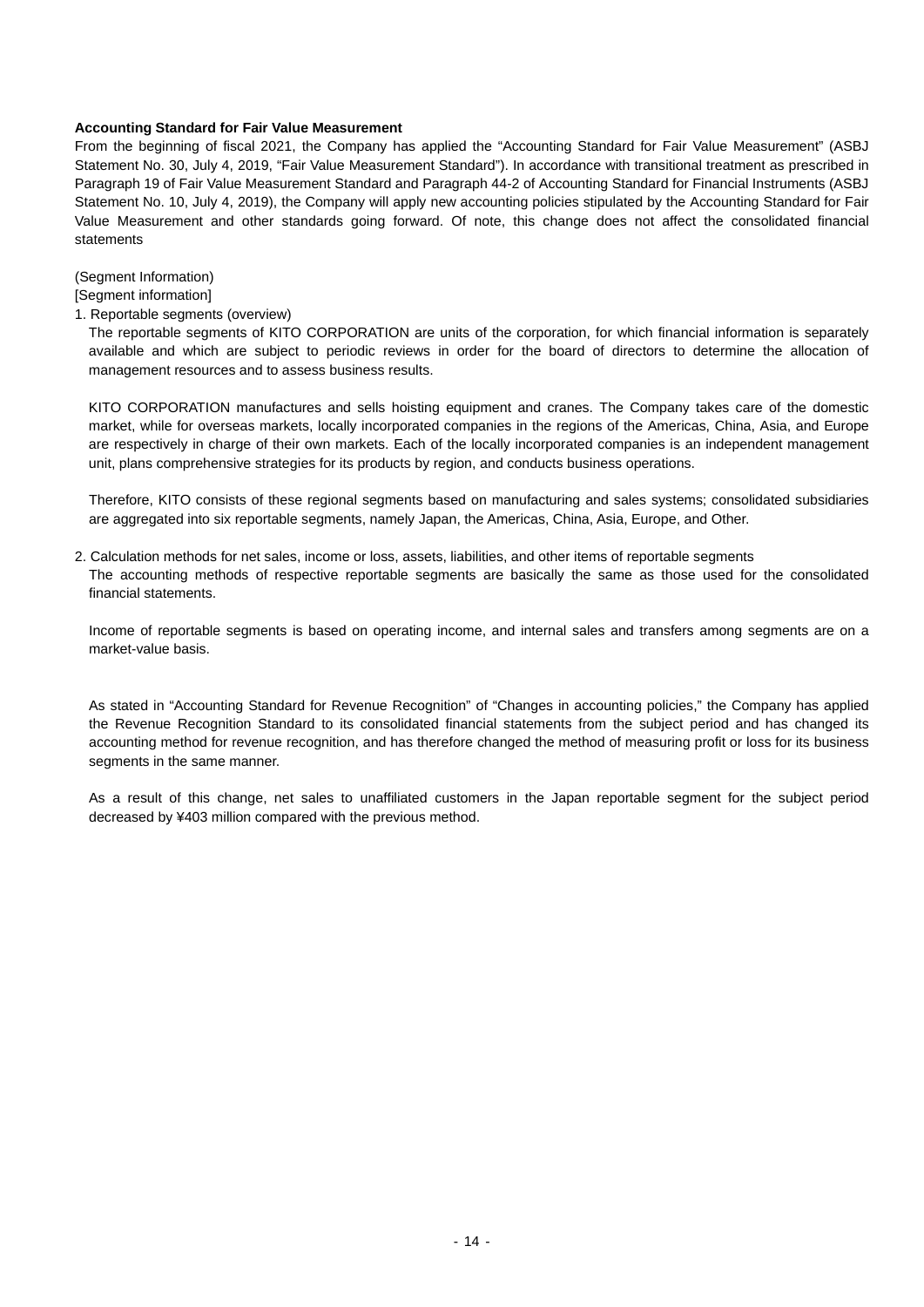# 3. Information on the amounts of net sales, income or loss, assets, liabilities, and other items of reportable segments

Fiscal year ended March 31, 2021 (April 1, 2020 to March 31, 2021)

|                                                                                   |        |          |                     |       |        |                           |        |                      | (Million yen)                 |
|-----------------------------------------------------------------------------------|--------|----------|---------------------|-------|--------|---------------------------|--------|----------------------|-------------------------------|
|                                                                                   |        |          | Reportable segments |       |        | Consolidated<br>financial |        |                      |                               |
|                                                                                   | Japan  | Americas | China               | Asia  | Europe | Others                    | Total  | Adjustment<br>Note 1 | statement<br>amount<br>Note 2 |
| Net sales                                                                         |        |          |                     |       |        |                           |        |                      |                               |
| Net sales to unaffiliated<br>customers<br>Net internal sales or                   | 13,090 | 23,955   | 6,681               | 2,934 | 3,638  | 1,504                     | 51,805 |                      | 51,805                        |
| transfers among<br>segments                                                       | 8,444  | 57       | 422                 | 0     | 823    |                           | 9,748  | (9,748)              |                               |
| Total                                                                             | 21,534 | 24,013   | 7,104               | 2,934 | 4,462  | 1,504                     | 61,554 | (9,748)              | 51,805                        |
| Segment income (loss)                                                             | 4,313  | 1,157    | 1,043               | 207   | (368)  | (35)                      | 6,319  | (1,861)              | 4,457                         |
| Segment assets                                                                    | 28,438 | 21,931   | 6,909               | 3,836 | 5,124  | 1,330                     | 67,570 | (2, 502)             | 65,067                        |
| Others                                                                            |        |          |                     |       |        |                           |        |                      |                               |
| Depreciation and<br>amortization                                                  | 973    | 888      | 219                 | 201   | 312    | 92                        | 2,686  | 11                   | 2,697                         |
| Amortization of goodwill                                                          | 6      | 283      |                     |       | 57     |                           | 347    |                      | 347                           |
| Increases in tangible<br>noncurrent assets and<br>intangible noncurrent<br>assets | 1,081  | 334      | 150                 | 42    | 222    | $\overline{2}$            | 1,833  |                      | 1,833                         |

Notes:

1. The details of adjustments are as stated below:

(1) The segment income or segment loss adjustment of ¥(1,861) million includes transaction offsets among segments of ¥294 million and Company-wide expenses that are not allocated to respective reportable segments of ¥(2,156) million. Company-wide expenses are expenses mostly related to the general affairs, finance & accounting, and corporate planning departments of the parent company.

(2) The segment assets adjustment of ¥(2,502) million includes transaction offsets among segments of ¥(3,824) million and Company-wide assets that are not allocated to respective reportable segments of ¥1,321 million. Company-wide assets are assets mostly related to the general affairs, finance & accounting, and corporate planning departments of the parent company.

2. Segment income or loss is adjusted to operating income listed in the consolidated financial statements.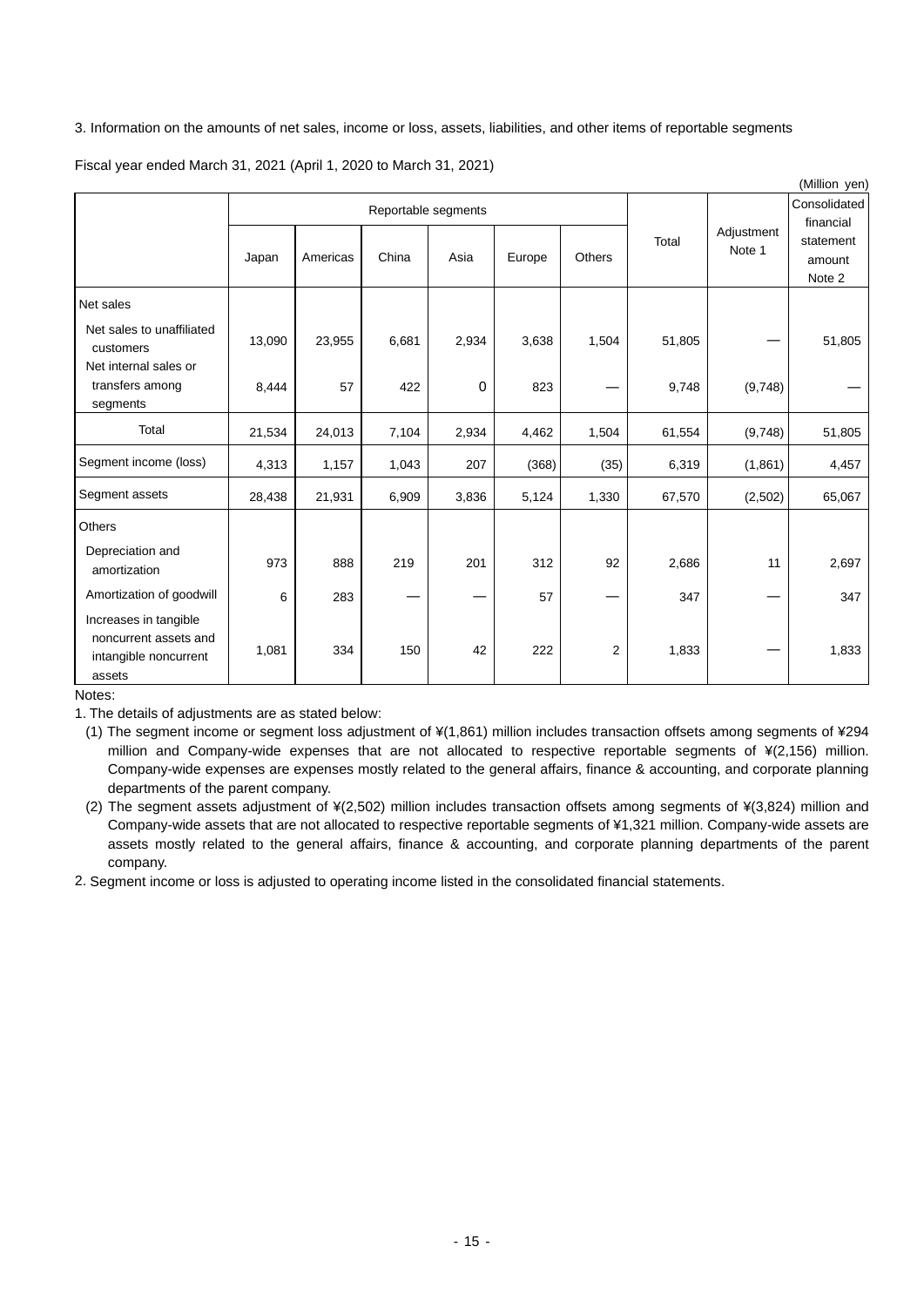# Fiscal year ended March 31, 2022 (April 1, 2021 to March 31, 2022)

|                                                                                   |        |          |                     |       |        |                           |        |                      | (Million yen)                 |
|-----------------------------------------------------------------------------------|--------|----------|---------------------|-------|--------|---------------------------|--------|----------------------|-------------------------------|
|                                                                                   |        |          | Reportable segments |       |        | Consolidated<br>financial |        |                      |                               |
|                                                                                   | Japan  | Americas | China               | Asia  | Europe | Others                    | Total  | Adjustment<br>Note 1 | statement<br>amount<br>Note 2 |
| Net sales                                                                         |        |          |                     |       |        |                           |        |                      |                               |
| Net sales to unaffiliated<br>customers                                            | 13,307 | 31,280   | 7,746               | 3,178 | 5,255  | 1,738                     | 62,506 |                      | 62,506                        |
| Net internal sales or<br>transfers among<br>segments                              | 13,789 | 53       | 768                 |       | 701    |                           | 15,312 | (15, 312)            |                               |
| Total                                                                             | 27,097 | 31,333   | 8,514               | 3,178 | 5,956  | 1,738                     | 77,819 | (15, 312)            | 62,506                        |
| Segment income (loss)                                                             | 5,777  | 2,396    | 1,168               | 334   | (430)  | 25                        | 9,271  | (3,086)              | 6,184                         |
| Segment assets                                                                    | 26,662 | 28,708   | 8,558               | 4,663 | 7,110  | 1,574                     | 77,278 | (4,787)              | 72,490                        |
| Others                                                                            |        |          |                     |       |        |                           |        |                      |                               |
| Depreciation and<br>amortization                                                  | 1,118  | 661      | 242                 | 193   | 349    | 74                        | 2,639  | 8                    | 2,647                         |
| Amortization of goodwill                                                          |        | 300      |                     |       | 15     |                           | 316    |                      | 316                           |
| Increases in tangible<br>noncurrent assets and<br>intangible noncurrent<br>assets | 1,483  | 2,087    | 209                 | 10    | 633    | 8                         | 4,431  | 15                   | 4,446                         |

Notes:

1. The details of adjustments are as stated below:

(1) The segment income or segment loss adjustment of ¥(3,086) million includes transaction offsets among segments of ¥(678) million and Company-wide expenses that are not allocated to respective reportable segments of ¥(2,408) million. Company-wide expenses are expenses mostly related to the general affairs, finance & accounting, and corporate planning departments of the parent company.

(2) The segment assets adjustment of ¥(4,787) million includes transaction offsets among segments of ¥(6,122) million and Company-wide assets that are not allocated to respective reportable segments of ¥1,334 million. Company-wide assets are assets mostly related to the general affairs, finance & accounting, and corporate planning departments of the parent company.

2. Segment income or loss is adjusted to operating income listed in the consolidated financial statements.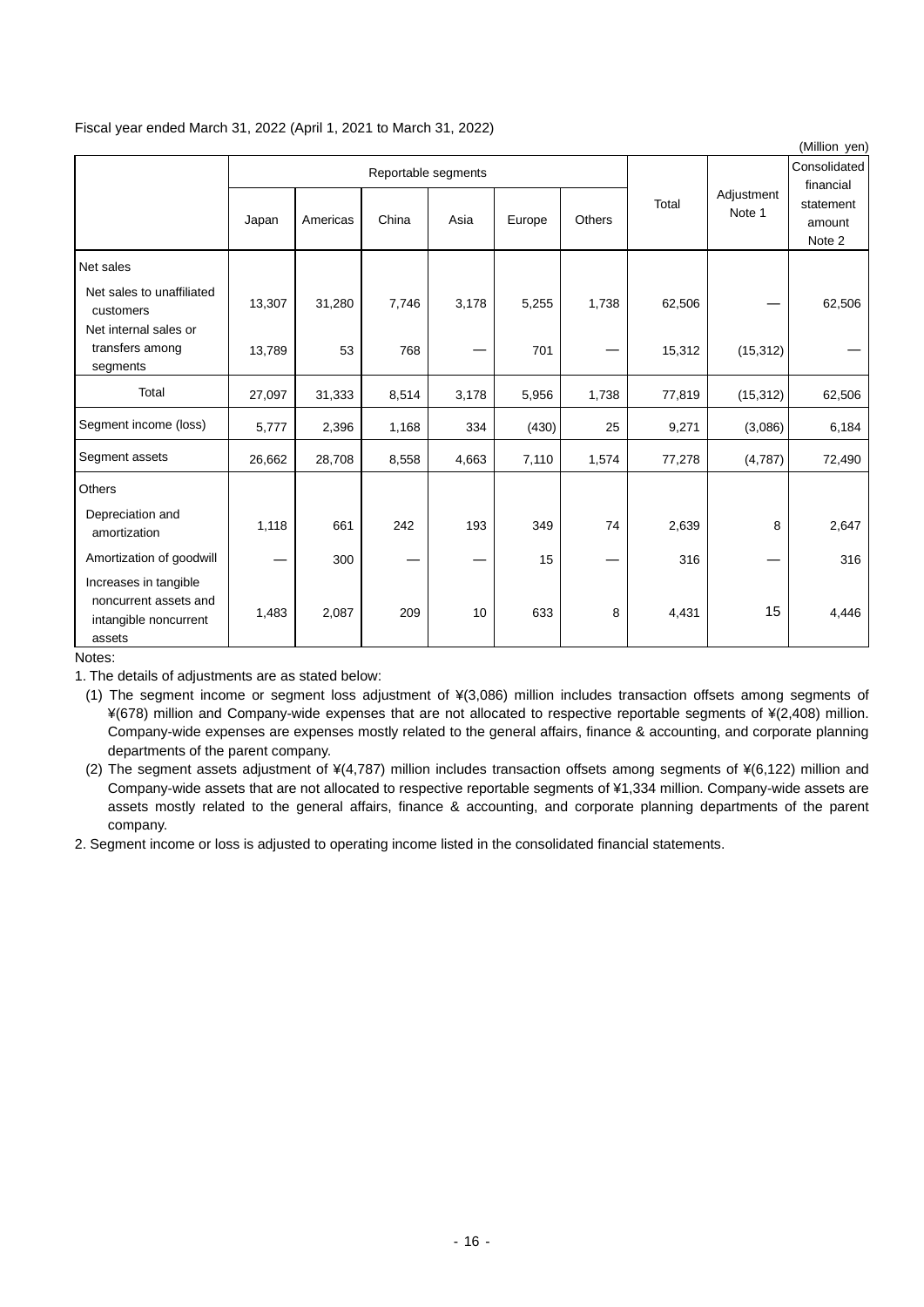# (Per share information)

|                              | FY2020<br>(April 1, 2020 to March 31, 2021) | FY2021<br>(April 1, 2021 to March 31, 2022) |
|------------------------------|---------------------------------------------|---------------------------------------------|
| Net assets per share         | 1,439.48 yen                                | 1,743.09 yen                                |
| Net income per share         | 114.29 yen                                  | 221.97 yen                                  |
| Diluted net income per share | 114.16 yen                                  | 221.49 yen                                  |

# Notes:

1. The basis for calculating net assets per share is presented as follows:

|                                                                                                                   | FY2020<br>(As of March 31, 2021) | FY2021<br>(As of March 31, 2022) |
|-------------------------------------------------------------------------------------------------------------------|----------------------------------|----------------------------------|
| Total net assets (million yen)                                                                                    | 30,567                           | 37,047                           |
| Amount deducted from net assets (million yen)                                                                     | 1.029                            | 1,178                            |
| (Subscription rights to shares)                                                                                   | (63)                             | (57)                             |
| (Non-controlling interests)                                                                                       | (966)                            | (1, 120)                         |
| Common stocks within net assets as of the end<br>of the year (million yen)                                        | 29,537                           | 35,869                           |
| Number of common stocks as of the end of the<br>year used for the calculation of net assets<br>per share (shares) | 20,519,773                       | 20,578,019                       |

2. The basis for calculating net income per share and diluted net income per share is presented as follows:

|                                                                                                                                                | FY2020<br>(April 1, 2020 to March 31, 2021) | FY2021<br>(April 1, 2021 to March 31, 2022) |
|------------------------------------------------------------------------------------------------------------------------------------------------|---------------------------------------------|---------------------------------------------|
| Net income per share                                                                                                                           |                                             |                                             |
| Net income attributable to owners of parent<br>(million yen)                                                                                   | 2,344                                       | 4,563                                       |
| Not attributable to ordinary shareholders of<br>common stock (million yen)                                                                     |                                             |                                             |
| Net income attributable to owners of parent's<br>common stock (million yen)                                                                    | 2,344                                       | 4,563                                       |
| Average number of common stocks during the<br>year (shares)                                                                                    | 20,509,115                                  | 20,557,370                                  |
| Diluted net income per share                                                                                                                   |                                             |                                             |
| Increase in common stocks (shares)                                                                                                             | 23,797                                      | 44,456                                      |
| (Subscription rights to shares) (shares)                                                                                                       | (23, 797)                                   | (44,456)                                    |
| Summary of dilutive shares that do not have<br>dilutive effect and thus are not included in the<br>calculation of diluted net income per share |                                             |                                             |

# (Important subsequent events)

Planned Commencement of the Tender Offer for Shares, etc. of the Company by Lifting Holdings BidCo, Inc. in Connection With the Business Combination of the Company and Crosby Group

On May 16, 2022, the Company has entered into a business combination agreement (the "Business Combination Agreement")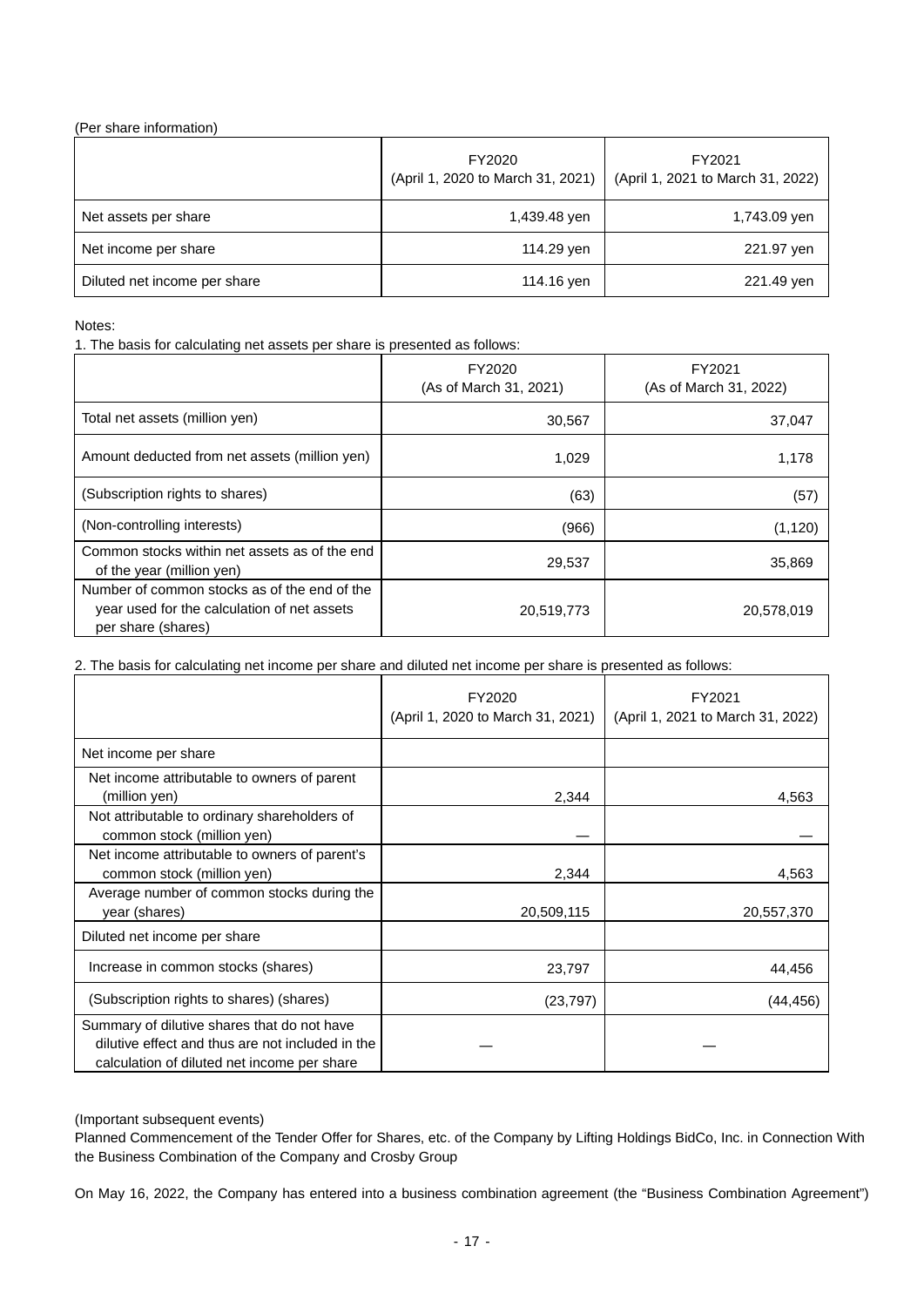concerning a business combination of the Company and the Crosby Group (defined below) that is based on a spirit of equality (the "Business Combination") with Lifting Holdings Limited ("HoldCo"), which is the parent company holding all of the issued and outstanding shares of Lifting Holdings BidCo, Inc. ("Offeror"), Crosby US Acquisition Corp., which is a wholly owned subsidiary of HoldCo ("Crosby US"), and Crosby UK Acquisition Limited, which is a wholly owned subsidiary of HoldCo ("Crosby UK",HoldCo and its subsidiaries, including Crosby US, Crosby UK and The Crosby Group LLC ("Crosby"), which is indirectly owned all of its outstanding shares by HoldCo through Crosby US and other wholly-owned subsidiaries and established under the laws of Delaware, U.S.A., collectively "Crosby Group").

Further, in relation to the tender offer (the "Tender Offer") for the Company's common stock (the "Company Shares") and the Stock Acquisition Rights by the Offeror as part of the Business Combination, at the board of directors meeting held on that day, a resolution was made stating that if the Tender Offer commences, the position of the company as of that date is that it will declare a position in support of the Tender Offer and that it will recommend that the Company's shareholders and stock acquisition right holders accept the Tender Offer.

The above resolution of the board of directors is made on the premise that a series of transactions to achieve the Business Combination, including transactions with the purpose of making the Offeror the only shareholder of the Company's through the Tender Offer and the subsequent series of transactions is contemplated, and that the Company Shares are scheduled to be delisted.

For details, please refer to "Announcement of Position Statement on the Planned Commencement of the Tender Offer for Shares, etc. of Kito by Lifting Holdings BidCo, Inc. in Connection With the Business Combination of Kito and Crosby Group" released on that day.

| (1)      | Name                                         | Lifting Holdings BidCo, Inc.                                   |  |
|----------|----------------------------------------------|----------------------------------------------------------------|--|
| (2)      |                                              | Pacific Century Place Marunouchi                               |  |
| Location | 11-1 Marunouchi 1-chome, Chiyoda-ku, Tokyo   |                                                                |  |
| (3)      | Position, name of                            | Robert Desel, Representative Director                          |  |
|          | representative                               | Brandon Blum, Representative Director                          |  |
| (4)      | <b>Business details</b>                      | $(1)$ Trading                                                  |  |
|          |                                              | (2) All businesses related or incidental to the preceding item |  |
| (5)      | Capital                                      | 5,000 yen                                                      |  |
| (6)      | Incorporation date                           | April 28, 2022                                                 |  |
| (7)      | Major shareholders and                       |                                                                |  |
|          | shareholding ratio (as of May                | <b>Lifting Holdings Limited</b><br>$100\%$                     |  |
|          | 16, 2022)                                    |                                                                |  |
| (8)      | Relationship between the Company and Offeror |                                                                |  |
|          | Capital ties                                 | Not applicable.                                                |  |
|          | Personal ties                                | Not applicable.                                                |  |
|          | <b>Business ties</b>                         | Not applicable.                                                |  |
|          | Circumstances relevant to                    |                                                                |  |
|          | related parties                              | Not applicable.                                                |  |

# 1. Outline of Offeror

# 2. Summary of the Tender Offer

(1) Term of the Tender Offer

According to "Notice Regarding Plan to Commence a Tender Offer for Kito Corporation Shares (Securities code: 6409)" that were published on May 16, 2022 by the Offeror, the Offeror aims to commence the Tender Offer in late October, 2022, but as it is difficult to accurately predict the time it will require to deal with regulatory authorities inside and outside Japan, they will provide notice of a more detailed schedule for the Tender Offer once clearances have been obtained from all regulatory authorities. The company is informed that any changes to the expected timing of the commencement of the Tender Offer as stated above will be also announced promptly.

(2) Purchase, etc. Price

(1)Company Shares

2,725 yen per one share of common stock

(2)Stock acquisition rights

(a) Stock acquisition rights issued pursuant to the resolution at the ordinary general meeting of shareholders held on June 22, 2012 and the resolution at the board of directors meeting held on May 28, 2013 (the "Tenth Series Stock Acquisition Rights") (the exercise period is from May 29, 2015 to May 28, 2023):